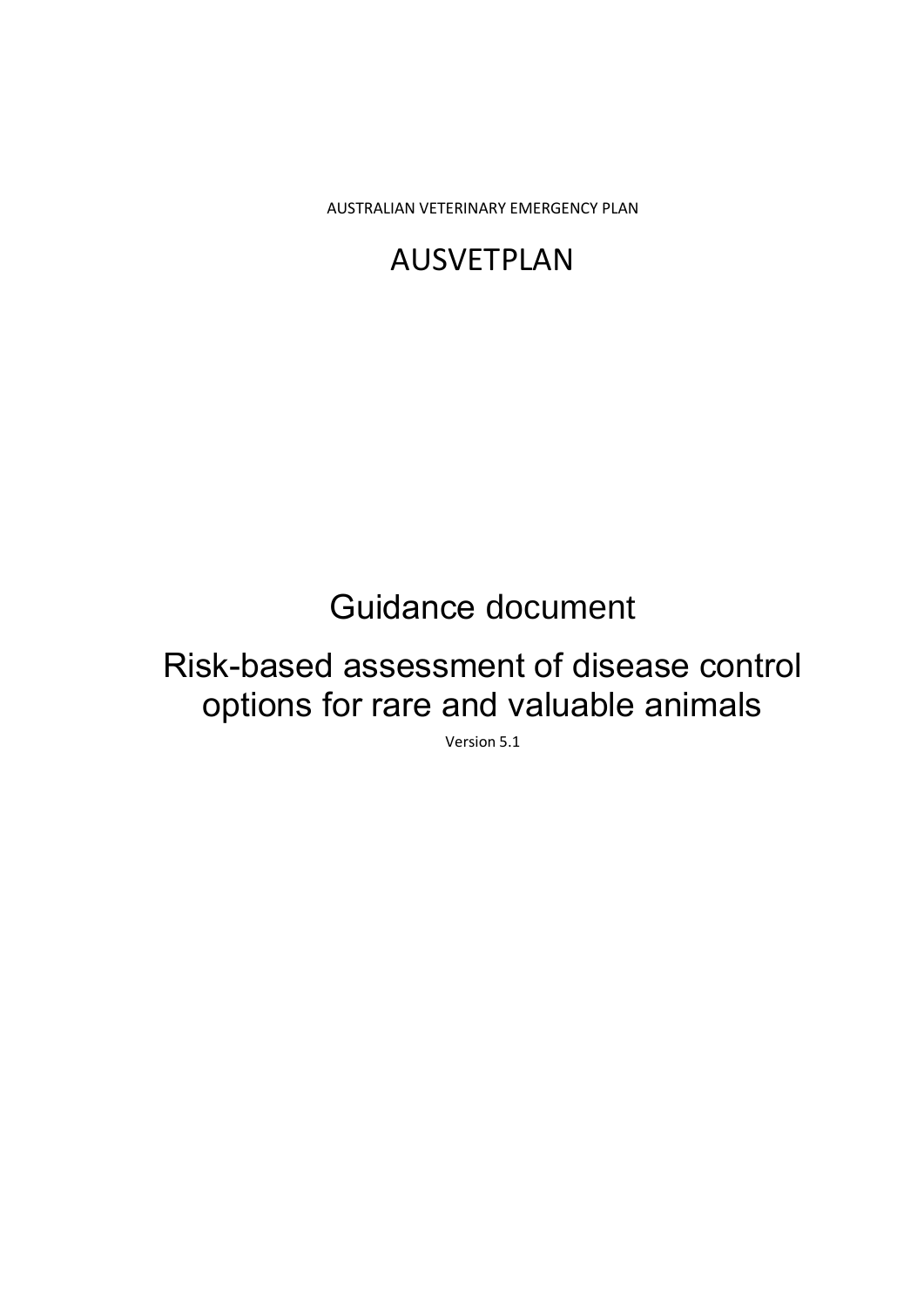© 1991–2021 Animal Health Australia ABN 86 071 890 956. Certain materials in this publication are protected by copyright and are reproduced with permission from the Commonwealth of Australia, acting through its Department of Agriculture, Water and the Environment (or any successor agency); each state and territory of Australia, as represented by their relevant agencies, and by the National Biosecurity Committee and Animal Health Committee; and Animal Health Australia's industry members.

ISBN 0 642 24506 1 (printed version)

ISBN 1 876 71438 7 (electronic version)

#### **Licence**

This work is licensed under the Creative Commons Attribution-NonCommercial-ShareAlike 4.0 International Licence, with the exception of:



- any third-party material contained within the work
- any material protected by a trademark
- any images and/or photographs.

To view a copy of this licence, visit http://creativecommons.org/licenses/by-nc-sa/4.0/.

#### **Moral rights**

The author(s) of this work hold 'moral rights' as defined in the *Copyright Act 1986* (Cwlth) and assert all moral rights in connection with this work. This means you must:

- attribute (give credit to) the author(s) of this work
- not say a person is a creator of a work when they are not
- not do something with the work (such as change or add to it) that would have a negative impact on the reputation of the author(s) of this work.

Failure to do so could constitute a breach of the *Copyright Act 1986* (Cwlth).

#### **Disclaimer and warranty**

- This publication has been produced in accordance with the procedures described in the AUSVETPLAN *Overview*, and in consultation with Australian national, state and territory governments; the relevant livestock industries; nongovernment agencies; and public health authorities, as relevant. Any views and opinions expressed in this document do not necessarily represent the views and opinion of the authors or contributors, Animal Health Australia or the Commonwealth of Australia.
- This publication is for use in emergency situations. The strategies and policy guidelines in this work are not applicable to quarantine policies for imported livestock or livestock products.
- This publication is not legal or professional advice and should not be taken as a substitute for legal or other professional advice.
- This publication is not intended for use by any person who does not have appropriate expertise in the subject matter of the work. Before using this publication, you should read it in full, consider its effect and determine whether it is appropriate for your needs.
- This publication was created on November 2021. Laws, practices and regulations may have changed since that time. You should make your own inquiries as to the currency of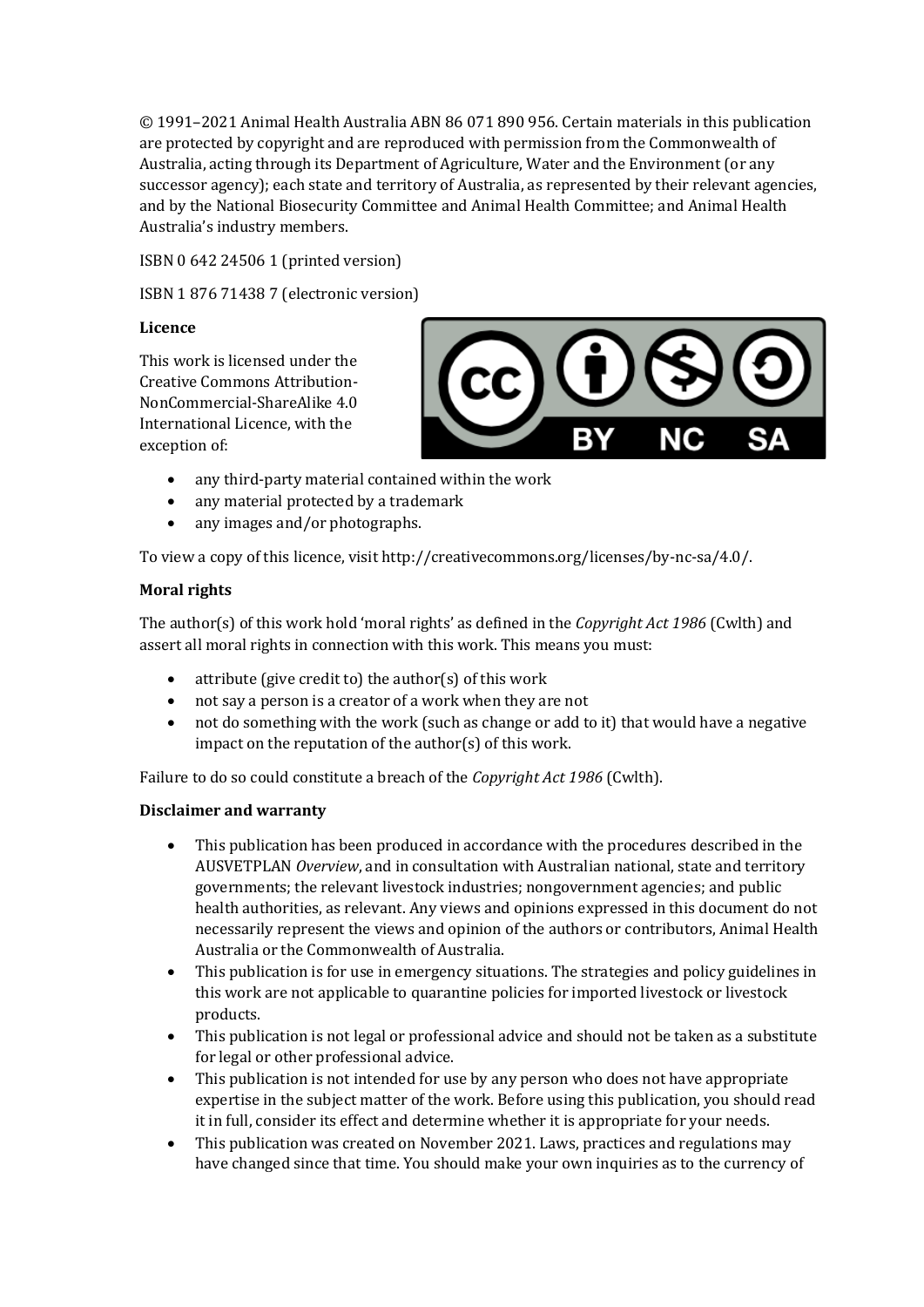relevant laws, practices and regulations, as these may have changed since publication of this work.

No warranty is given as to the correctness of the information contained in this work, or of its suitability for use by you. To the fullest extent permitted by law, Animal Health Australia is not, and the other contributing parties are not, liable for any statement or opinion, or for any error or omission contained in this work, and it and they disclaim all warranties with regard to the information contained in it, including, without limitation, all implied warranties of merchantability and fitness for a particular purpose. Animal Health Australia is not liable for any direct, indirect, special or consequential losses or damages of any kind, or loss of profit, loss or corruption of data, business interruption or indirect costs, arising out of or in connection with the use of this work or the information contained in it, whether such loss or damage arises in contract, negligence, tort, under statute, or otherwise.

#### **Text under development**

In this manual, text placed in square brackets [xxx] indicates that that aspect of the manual remains unresolved or is under development; such text is not part of the official manual. The issues will be further worked on by experts and relevant text included at a future date.

#### **Contact information**

If you have any requests or inquiries concerning reproduction and rights, or suggestions or recommendations, you should address these to:

AUSVETPLAN – Animal Health Australia Executive Manager, Emergency Preparedness and Response PO Box 5116 Braddon ACT 2612 Tel: 02 6232 5522 email: aha@animalhealthaustralia.com.au

#### **Approved citation**

Animal Health Australia (2021). *Guidance document: Risk-based assessment of disease control options for rare and valuable animals* (version 5.1). Australian Veterinary Emergency Plan (AUSVETPLAN), edition 5, Canberra, ACT.

#### **EMERGENCY ANIMAL DISEASE WATCH HOTLINE: 1800 675 888**

**The Emergency Animal Disease Watch Hotline is a toll-free telephone number that connects callers to the relevant state or territory officer to report concerns about any potential emergency disease situation. Anyone suspecting an emergency disease outbreak should use this number to get immediate advice and assistance.**

**Edition 1** Version 1.0, 2016

**Edition 5** Version 5.0, 2020 (minor update and new format) Version 5.1, 2021 (minor update)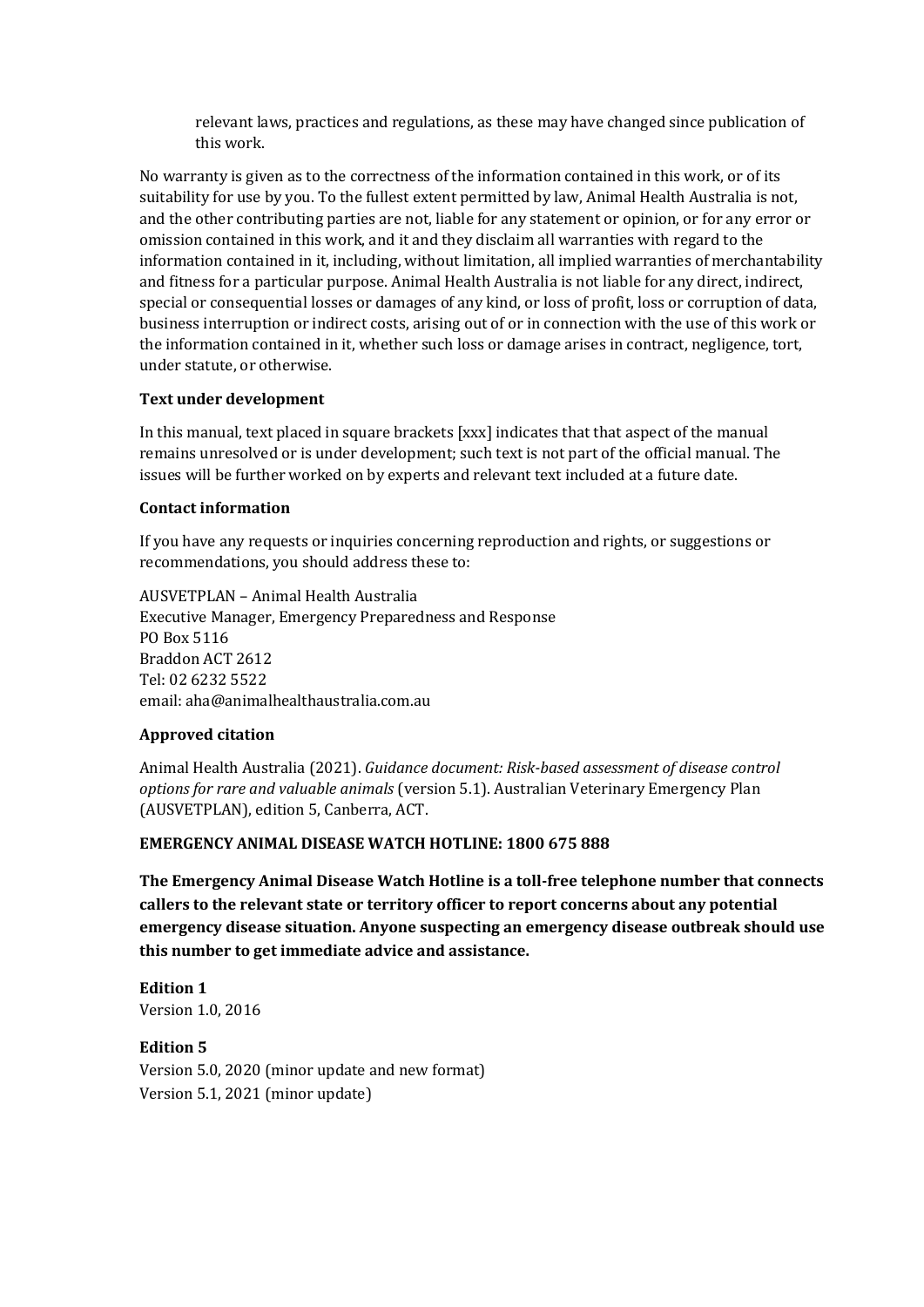# **Contents**

| 1 |                                                                                 |       |                                                                                   |
|---|---------------------------------------------------------------------------------|-------|-----------------------------------------------------------------------------------|
|   | 1.1                                                                             |       |                                                                                   |
|   |                                                                                 | 1.1.1 |                                                                                   |
|   |                                                                                 | 1.1.2 |                                                                                   |
|   |                                                                                 | 1.1.3 |                                                                                   |
|   | 1.2                                                                             |       |                                                                                   |
|   | 1.3                                                                             |       |                                                                                   |
| 2 |                                                                                 |       |                                                                                   |
|   | 2.1                                                                             |       |                                                                                   |
|   | 2.2                                                                             |       |                                                                                   |
|   | 2.3                                                                             |       |                                                                                   |
| 3 |                                                                                 |       |                                                                                   |
|   | 3.1                                                                             |       |                                                                                   |
|   | 3.2                                                                             |       |                                                                                   |
| 4 |                                                                                 |       |                                                                                   |
|   |                                                                                 |       |                                                                                   |
|   |                                                                                 |       |                                                                                   |
|   | 4.3 Assessment specific to vaccination exemption for threatened species RVAs 14 |       |                                                                                   |
|   |                                                                                 |       |                                                                                   |
|   |                                                                                 |       | 4.5 Assessment specific to variation to movement controls for nondomestic RVAs 16 |
|   | <b>Appendix 1</b>                                                               |       |                                                                                   |
|   |                                                                                 |       |                                                                                   |
|   |                                                                                 |       |                                                                                   |
|   |                                                                                 |       |                                                                                   |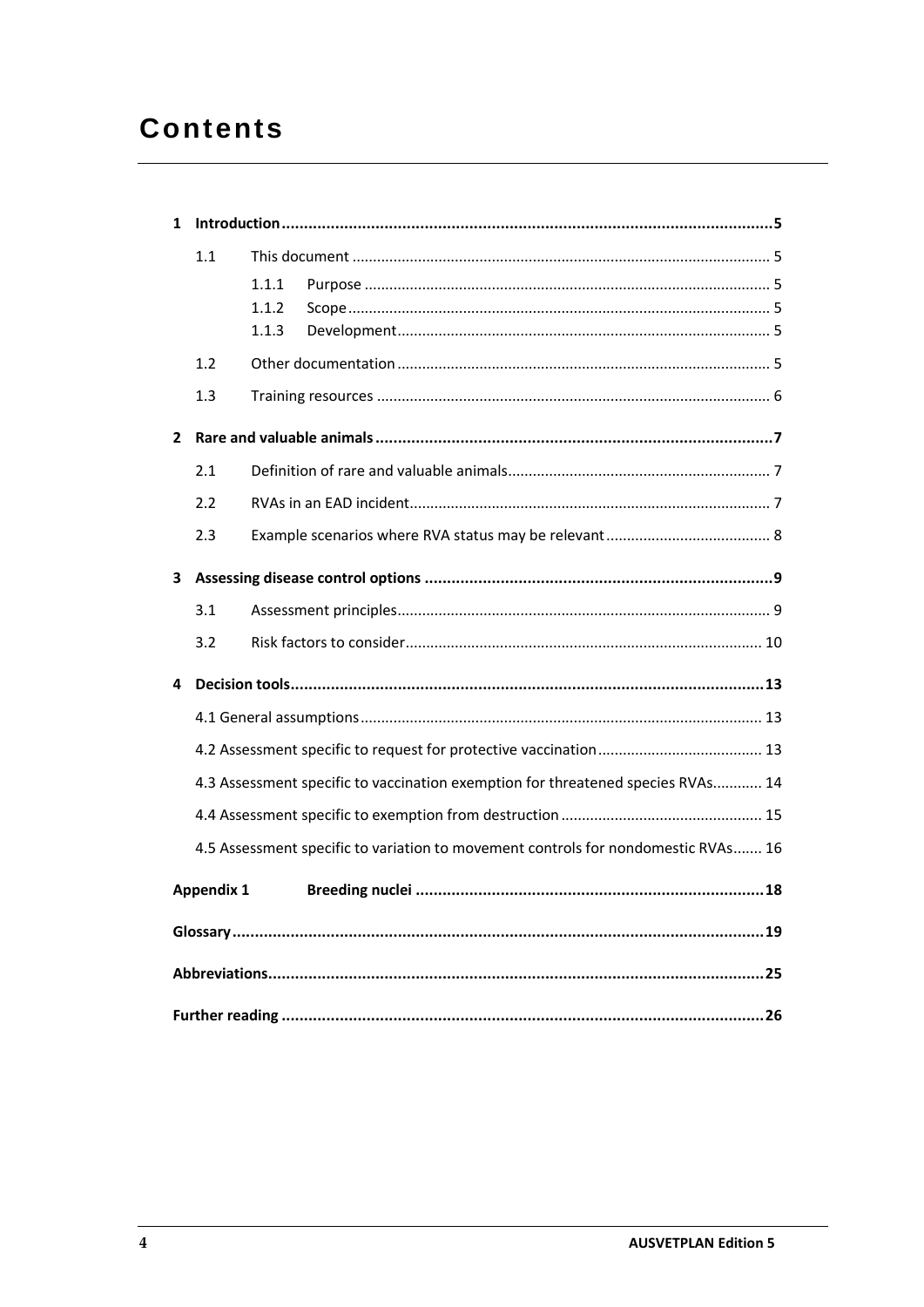# <span id="page-4-0"></span>**1 Introduction**

### <span id="page-4-1"></span>**1.1 This document**

#### <span id="page-4-2"></span>**1.1.1 Purpose**

As part of AUSVETPLAN (the Australian Veterinary Emergency Plan), this guidance document has been developed to assist personnel involved in an emergency animal disease (EAD) response to understand the principles for defining rare and valuable animals (RVAs) and assessing the risks of disease exposure and transmission for diseases that are listed in the Emergency Animal Disease Response Agreement (EADRA).<sup>1</sup>

Together with the other components of AUSVETPLAN, this guidance document has been developed to help ensure that an efficient, effective and coherent response can be implemented consistently across Australia with minimal delay.

#### <span id="page-4-3"></span>**1.1.2 Scope**

This guidance document provides the principles for defining RVAs, and assessing the risks of disease exposure and transmission for diseases that are listed in the EADRA. The document may also provide useful principles for responses to new and emerging diseases.

This document only applies to EAD responses and not to any other situation where regulatory measures may be imposed (eg issues arising from animals legally or illegally imported into Australia).

#### <span id="page-4-4"></span>**1.1.3 Development**

This guidance document has been produced in accordance with the procedures described in the **AUSVETPLAN** *Overview* and in consultation with Australian national, state and territory governments; the relevant livestock industries; nongovernment agencies; and public health authorities, where relevant.

In this manual, text placed in square brackets [xxx] indicates that that aspect of the manual remains unresolved or is under development; such text is not part of the official manual. The issues will be further worked on by experts and relevant text included at a future date.

### <span id="page-4-5"></span>**1.2 Other documentation**

This guidance document should be read and implemented in conjunction with:

- Other AUSVETPLAN documents, including the response strategies; operational, enterprise and management manuals; and, any relevant guidance and resource documents. The complete series of manuals is available on the Animal Health Australia website.<sup>2</sup>
- Relevant nationally agreed standard operating procedures (NASOPs)<sup>3</sup>. These procedures complement AUSVETPLAN and describe in detail specific actions undertaken during a response

<sup>1</sup> https://animalhealthaustralia.com.au/what-we-do/emergency-animal-disease/ead-response-agreement/

<sup>2</sup> https://animalhealthaustralia.com.au/ausvetplan/

<sup>3</sup> https:// animalhealthaustralia.com.au/nationally-agreed-standard-operating-procedures/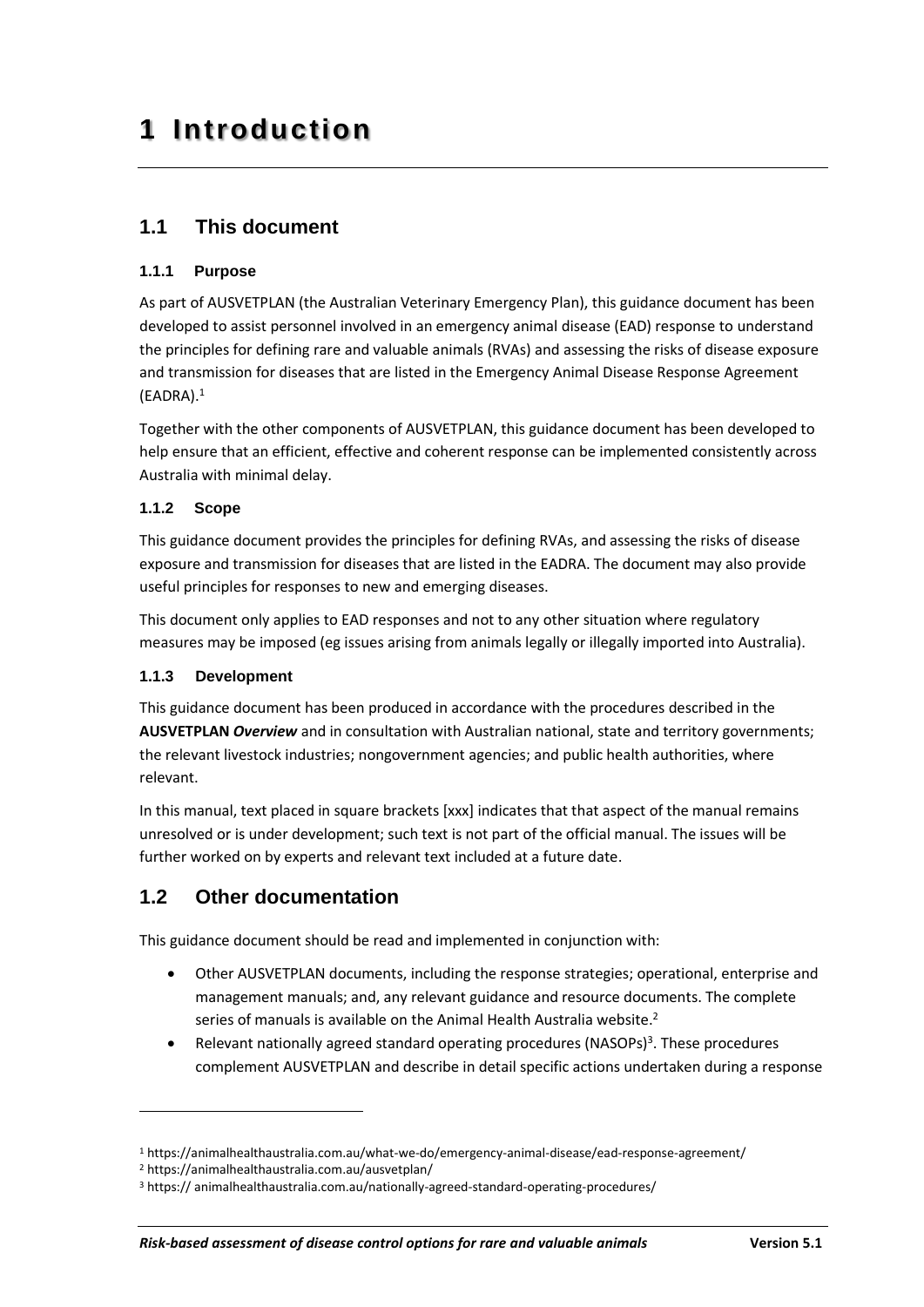to an incident. NASOPs have been developed for use by jurisdictions during responses to emergency animal disease (EAD) incidents and emergencies.

- Relevant jurisdictional or industry policies, response plans, standard operating procedures and work instructions
- Relevant Commonwealth and jurisdictional legislation; and, legal agreements (such as the EADRA, where applicable).

### <span id="page-5-0"></span>**1.3 Training resources**

#### **EAD preparedness and response arrangements in Australia**

The EAD Foundation Online course<sup>4</sup> provides livestock producers, veterinarians, veterinary students, government personnel and emergency workers with foundation knowledge for further training in EAD preparedness and response in Australia.

<sup>4</sup> https://animalhealthaustralia.com.au/online-training-courses/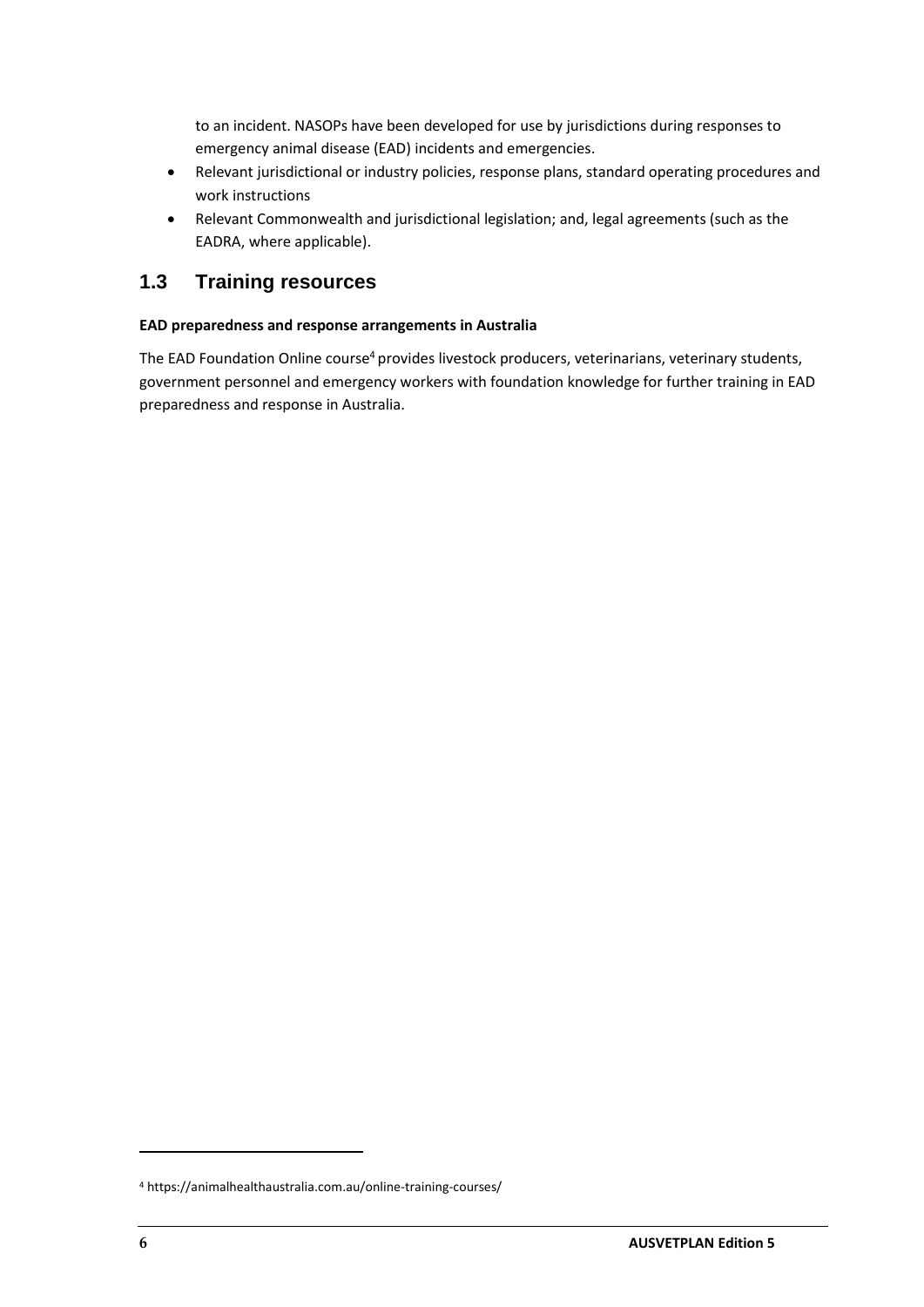## <span id="page-6-1"></span><span id="page-6-0"></span>**2.1 Definition of rare and valuable animals**

The classification 'rare and valuable animal' (RVA) applies to the following susceptible animals:

- breeding nuclei<sup>5</sup> of rare domesticated animal breeds that are listed on the Rare Breeds Trust of Australia priority list; this does not include nonbreeding individuals (e.g. wethers or steers, or individuals too old to breed)
- threatened species and subspecies; this includes species listed by the Convention on International Trade in Endangered Species (CITES); species on the International Union for the Conservation of Nature Red List of Threatened Species; and species listed under the *Environment Protection and Biodiversity Conservation Act 1999*, and in complementary state or territory threatened species lists
- species on the managed species program list of the Zoo and Aquarium Association
- irreplaceable animals individuals of high monetary value or other unique status (such as genetic value) whose replacement cannot reasonably be achieved because of limited global availability or import restrictions (eg research animal colonies)
- famous or socially iconic individual animals, as requested by a recognised organisation at the state or territory jurisdictional level that has a demonstrated interest in the animal (eg famous race horses, as requested by the jurisdictional racing authority)
- animals with demonstrable specialised skills or attributes (eg animal actors, airport bird control raptors, public performance animals, detection dogs), as requested by a recognised organisation that has a demonstrated interest in the animal (eg with regard to detection dogs, the jurisdictional border protection authority or police)
- assistance animals that fulfil the criteria of the *Disability Discrimination Act 1992* or have been trained under a program accredited with recognised organisations $<sup>6</sup>$  or recognised</sup> under state or territory legislation.

Individual companion animals may be assessed on a case-by-case basis, depending on available resources.

## <span id="page-6-2"></span>**2.2 RVAs in an EAD incident**

RVAs are afforded a special status by their owners or the community in general. RVAs may not pose the same risks of exposure to, and transmission of, disease as other animals. They may also be managed differently from other susceptible animals. RVAs represent a specific area of risk that, if not addressed sensitively and with apparent fairness, can undermine a local response and have wider ramifications that are greater than the disease risk posed by the animals themselves.

<sup>5</sup> A breeding nucleus is the number of animals required to ensure a sustainable population for the premises. See Appendix 1 for definitions of breeding nuclei for the major livestock genera. 6Recognised organisations include the International Guide Dog Federation and Assistance Dogs International.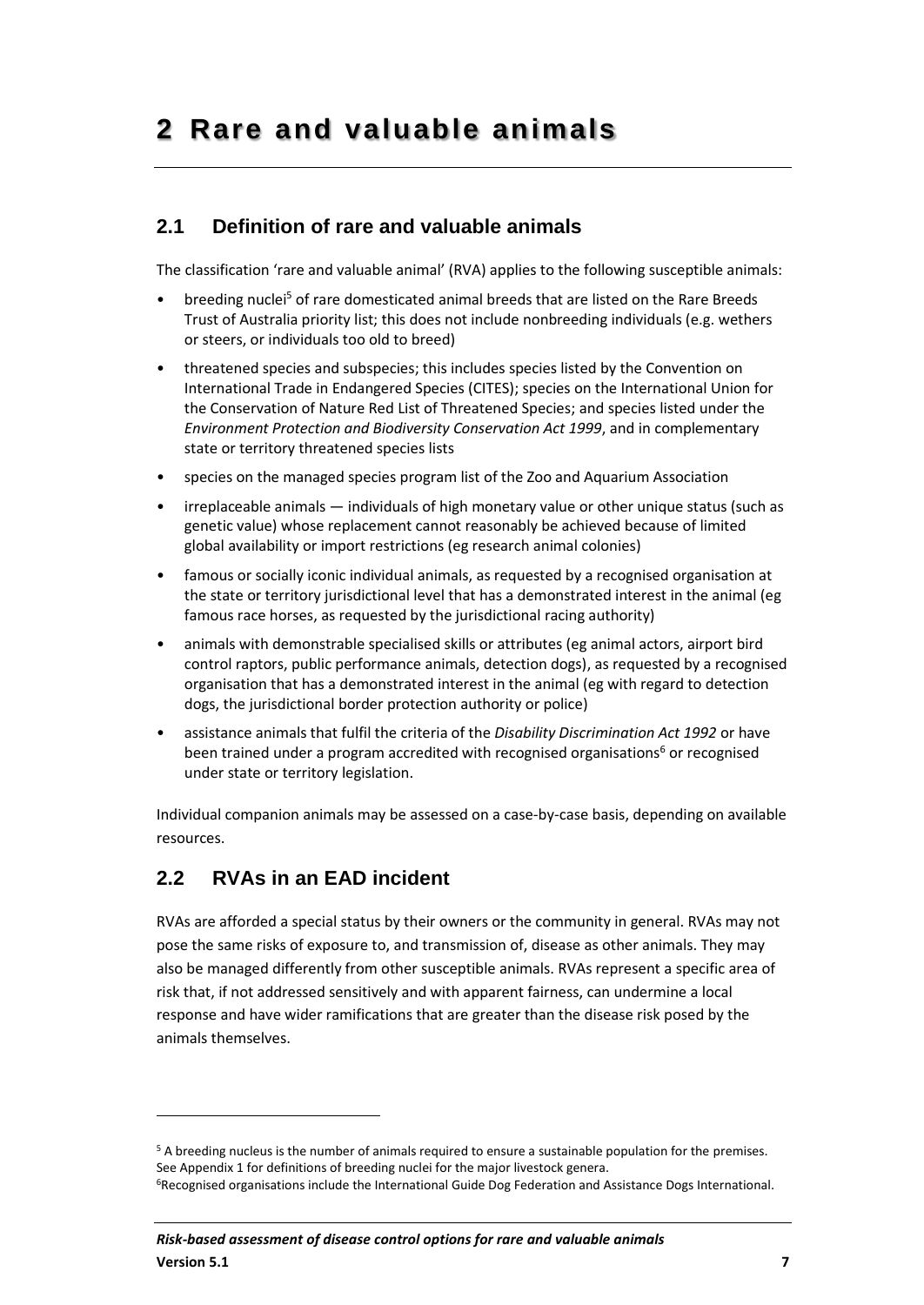Owners and managers of RVAs need to be aware of the disease risks their animals pose. Owners should implement appropriate contingency measures and biosecurity to mitigate risks to the individual animal, and to wider animal and human health.

Owners of RVAs may be aligned with industry organisations that contribute to a cost-shared EAD response. These organisations need to consider their response to what may be seen by their mainstream members as special treatment and a potential threat to the success of an EAD response.

### <span id="page-7-0"></span>**2.3 Example scenarios where RVA status may be relevant**

- Where protective vaccination is not part of the agreed control strategy but is considered to be relevant to the protection of nondomestic species in a regional managed breeding program.
- Where a destruction order has been issued for animals on a premises that holds recognised rare livestock breeds.
- Where the application of prevention measures such as vaccination or restrictions on specific food components cannot be practically implemented without significant risk to the health and welfare of an RVA population.

Where appropriate technologies exist, such as frozen semen or embryos, breeders of RVAs should be encouraged to put in place appropriate genetic contingencies. It is recognised that assisted reproductive technologies are not widely applicable to nondomestic species, thus placing greater value on the live animal.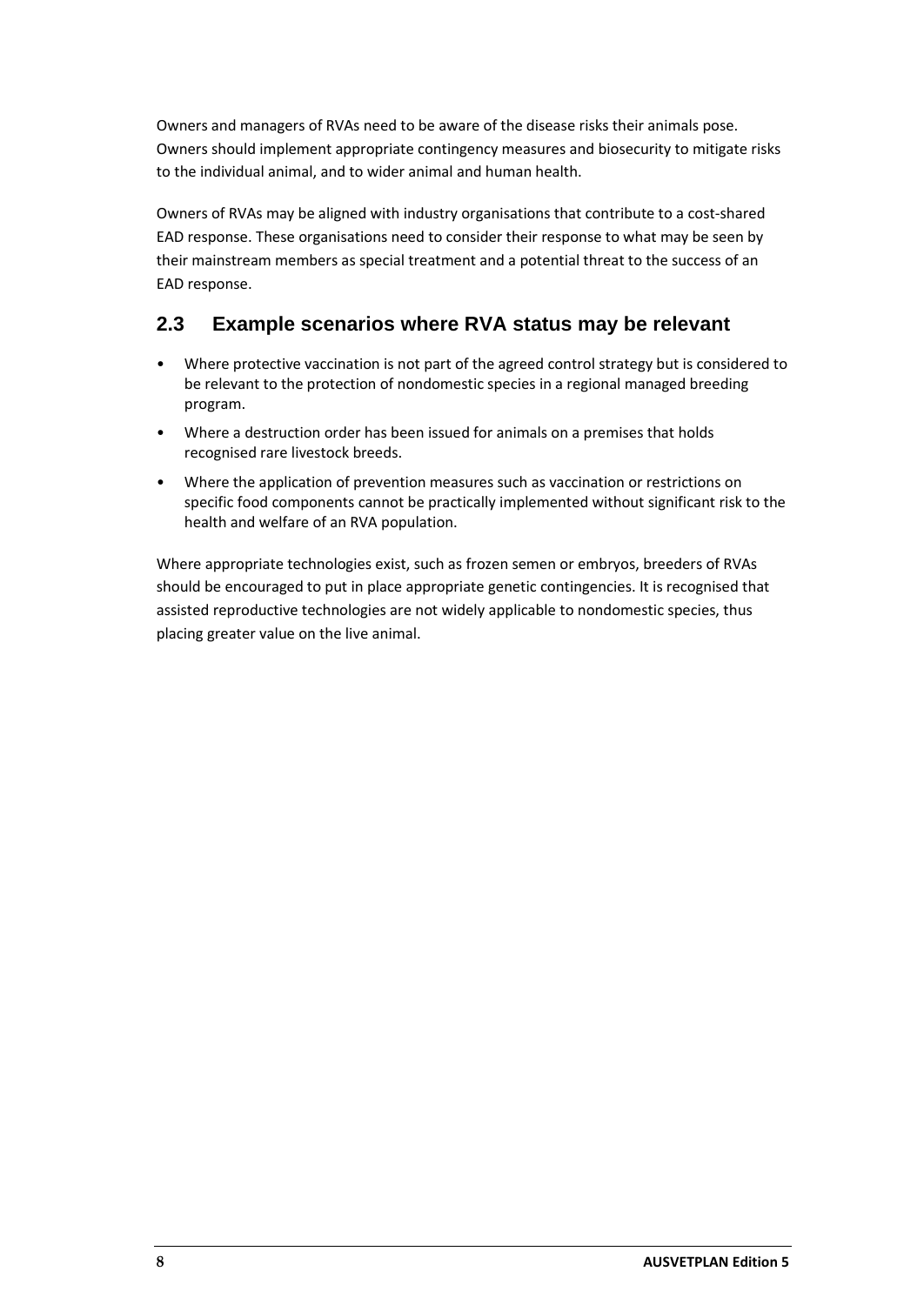## <span id="page-8-1"></span><span id="page-8-0"></span>**3.1 Assessment principles**

- Management of RVAs must not pose an unacceptable risk to human or animal health during an EAD response, to disease control or to proof-of-freedom surveillance.
- The owner of the RVA is responsible for applying for assessment of variation of the disease control measures to be applied to the animals during the response.
- Although applications for variations to disease control measures for RVAs will be considered during an EAD response, this guidance does not guarantee that all applications for such variations on the grounds of RVA status will be successful.
- The outcomes of assessments conducted on similar animals and situations may change during the course of a response.
- Because disease responses differ, the assessments and procedures detailed in this guidance are not prescriptive and do not necessarily represent policy for EAD control.
- Demonstration of infection status and immunity involves a great deal of uncertainty and may require expert advice on the availability of diagnostic tests and their validity in the species under consideration.
- Assessment for protective vaccination will be progressed only if the vaccine required is currently permitted for use in Australia.
- The outcome of assessment of an RVA application for variation to disease control measures may be subject to higher-level agreement by the Consultative Committee on Emergency Animal Diseases (CCEAD). Where disease control measures are time critical and a final approval for their variation has not been received at the relevant control centre by the time the measures must be implemented, the measures should proceed.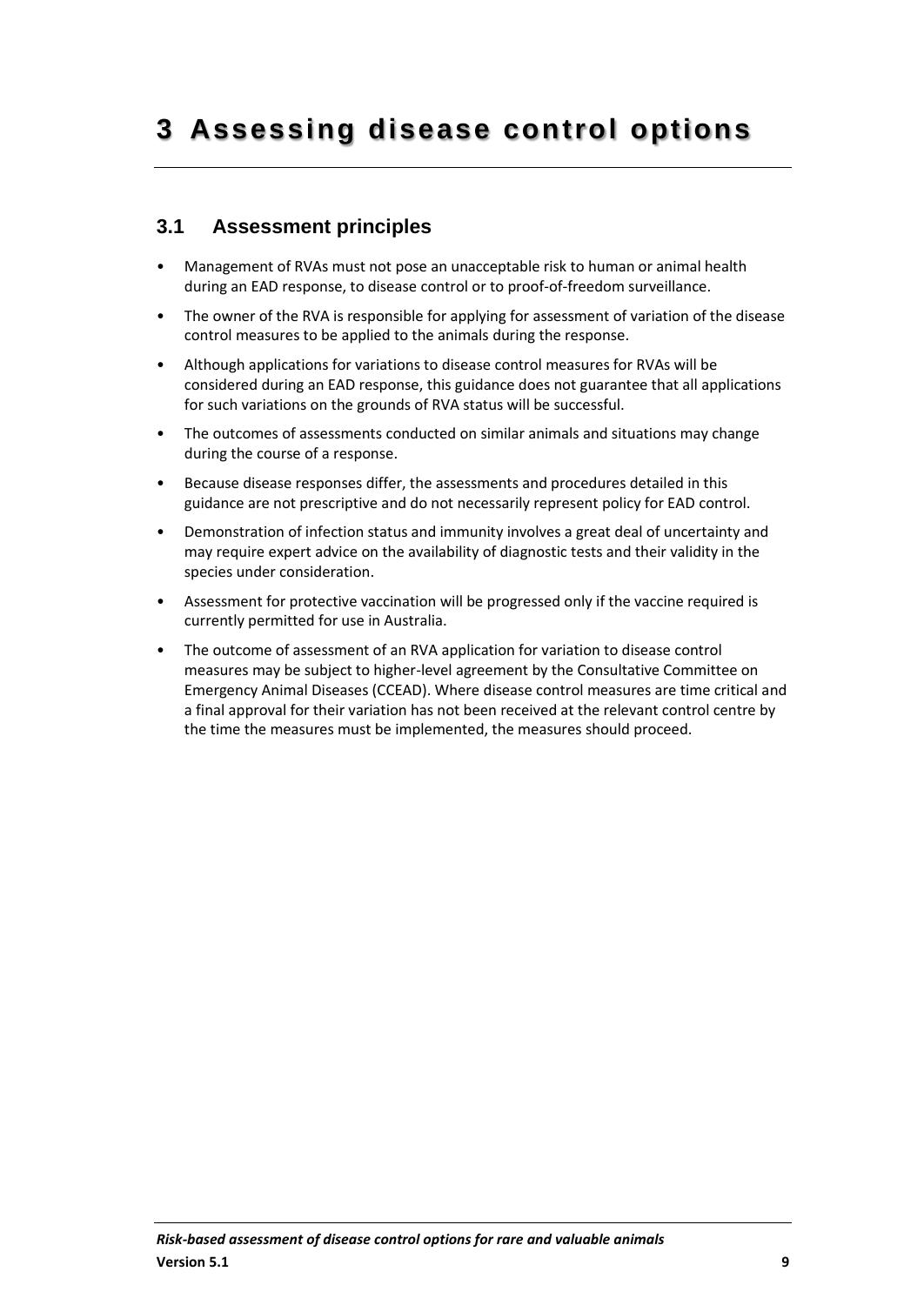## <span id="page-9-0"></span>**3.2 Risk factors to consider**

Table 1 summarises the risk factors that are expected to affect whether alternative management to that agreed for non-RVAs (eg as recommended in the relevant AUSVETPLAN Disease Strategy) may be accepted. The list addresses risks associated with the animal, the disease agent, operational issues and protective vaccination.

| <b>Factor</b>                                                                                                                  | <b>Favours alternative</b><br>management                                             | Does not favour alternative<br>management                                                           |  |
|--------------------------------------------------------------------------------------------------------------------------------|--------------------------------------------------------------------------------------|-----------------------------------------------------------------------------------------------------|--|
| <b>Animal factors</b>                                                                                                          |                                                                                      |                                                                                                     |  |
| Infection status of<br>animals                                                                                                 | Animals are demonstrated not<br>to be infected                                       | Animals are demonstrated to be<br>infected                                                          |  |
| Likelihood of<br>exposure and<br>infection                                                                                     | Animals have a low likelihood of<br>exposure and infection                           | Animals have a high likelihood of<br>exposure and infection                                         |  |
| Susceptibility of<br>species - relevant<br>where agreed policy<br>applies to genera or<br>broader taxonomic<br>classifications | Species is known not to be<br>susceptible to infection                               | Species is known to be<br>susceptible to infection, or<br>susceptibility of species is not<br>known |  |
| Epidemiological role<br>of species in disease<br>transmission                                                                  | If infected, species is unlikely to<br>transmit infection                            | Species is known to transmit<br>infection                                                           |  |
| Number and location<br>of animals                                                                                              | Individual animal, or in a region<br>with low density of animals                     | Large numbers of animals, or in<br>a region with high density of<br>animals                         |  |
| Presence of<br>concurrent disease                                                                                              | No significant concurrent<br>disease                                                 | Concurrent disease present                                                                          |  |
| Clinical disease<br>exhibited                                                                                                  | Clinical disease is easy to detect<br>in the species                                 | Clinical disease is inapparent in<br>the species                                                    |  |
| <b>Disease agent factors</b>                                                                                                   |                                                                                      |                                                                                                     |  |
| Infects humans                                                                                                                 | Disease is not a risk to public<br>health                                            | Disease is a significant public<br>health risk                                                      |  |
| Mode of<br>transmission                                                                                                        | Disease is not spread by direct<br>contact or fomites (eg vector-<br>borne diseases) | Disease is spread by direct<br>contact and fomites                                                  |  |
| Incubation period                                                                                                              | Long                                                                                 | Short                                                                                               |  |
| Infectious period                                                                                                              | Short                                                                                | Long                                                                                                |  |
| <b>Operational factors</b>                                                                                                     |                                                                                      |                                                                                                     |  |

**Table 1 Risk factors to consider**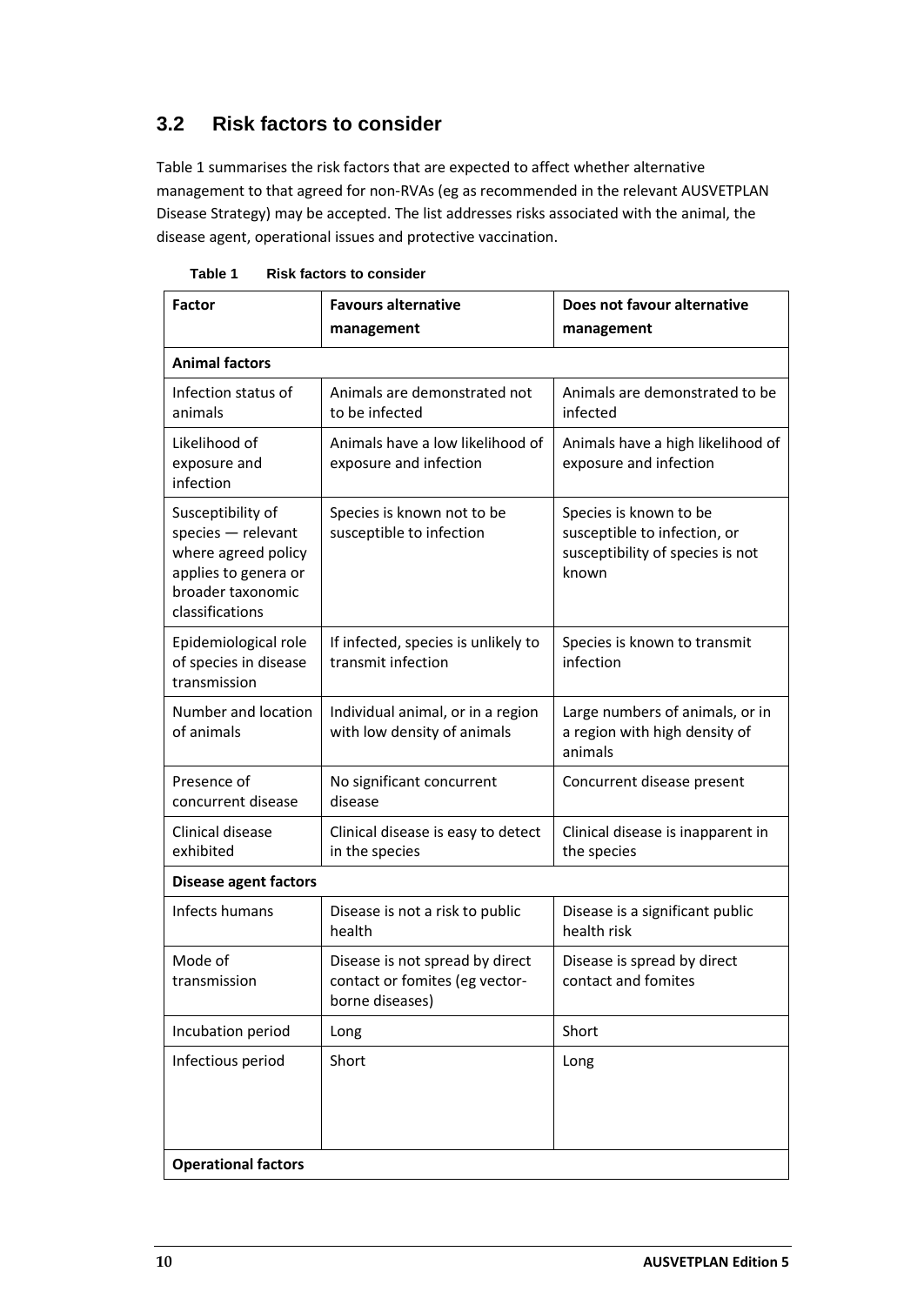| <b>Factor</b>                                                                                                                          | <b>Favours alternative</b><br>management                                                                                      | Does not favour alternative<br>management                                                                                                |
|----------------------------------------------------------------------------------------------------------------------------------------|-------------------------------------------------------------------------------------------------------------------------------|------------------------------------------------------------------------------------------------------------------------------------------|
| <b>AUSVETPLAN status</b><br>of premises                                                                                                | Animals are on 'low-risk<br>premises' (i.e. premises of<br>relevance or at-risk premises)                                     | Animals are on 'high-risk<br>premises' (i.e. infected<br>premises, dangerous contact<br>premises, suspect premises or<br>trace premises) |
| Ability to monitor<br>and conduct<br>surveillance on the<br>animals                                                                    | Animals are under regular<br>observation                                                                                      | Animals are not under regular<br>observation                                                                                             |
| Availability of<br>appropriate<br>diagnostic tests                                                                                     | Diagnostic tests have been<br>validated in the species, with<br>appropriate sensitivity and<br>specificity                    | Diagnostic tests have not been<br>validated in the species, or have<br>low sensitivity and specificity                                   |
| Ability to identify<br>animals in the short<br>and long term                                                                           | Animals are permanently<br>identifiable                                                                                       | Animals are not identifiable                                                                                                             |
| Traceability                                                                                                                           | Animals can be recorded in a<br>national traceability system (eg<br>NLIS, stud book, zoo<br>information management<br>system) | No national traceability system<br>exists                                                                                                |
| Biosecurity on<br>premises                                                                                                             | High                                                                                                                          | Low                                                                                                                                      |
| Availability of<br>resources for<br>managing movement<br>controls, issuing<br>permits, tracing and<br>surveillance, and<br>vaccination | Available                                                                                                                     | Limited                                                                                                                                  |
| Stage of outbreak                                                                                                                      | Later in outbreak, when disease<br>is under control, and extent and<br>epidemiology are better<br>understood                  | Earlier in outbreak, when<br>disease is not under control, and<br>extent and mode of<br>transmission are uncertain                       |
| Proof-of-freedom<br>surveillance and risk<br>to Australia's market<br>access                                                           | Alternative management of<br>RVAs would not affect<br>Australia's proof-of freedom-<br>status and market access               | Alternative management of<br>RVAs may affect Australia's<br>proof-of-freedom status and<br>market access                                 |
| Willingness and<br>capacity of RVA<br>owner or manager to<br>comply                                                                    | Owner or manager is willing and<br>able to fully participate and<br>comply                                                    | Owner or manager is not willing<br>or has limited capacity to<br>comply                                                                  |
| <b>Factors specific for protective vaccination</b>                                                                                     |                                                                                                                               |                                                                                                                                          |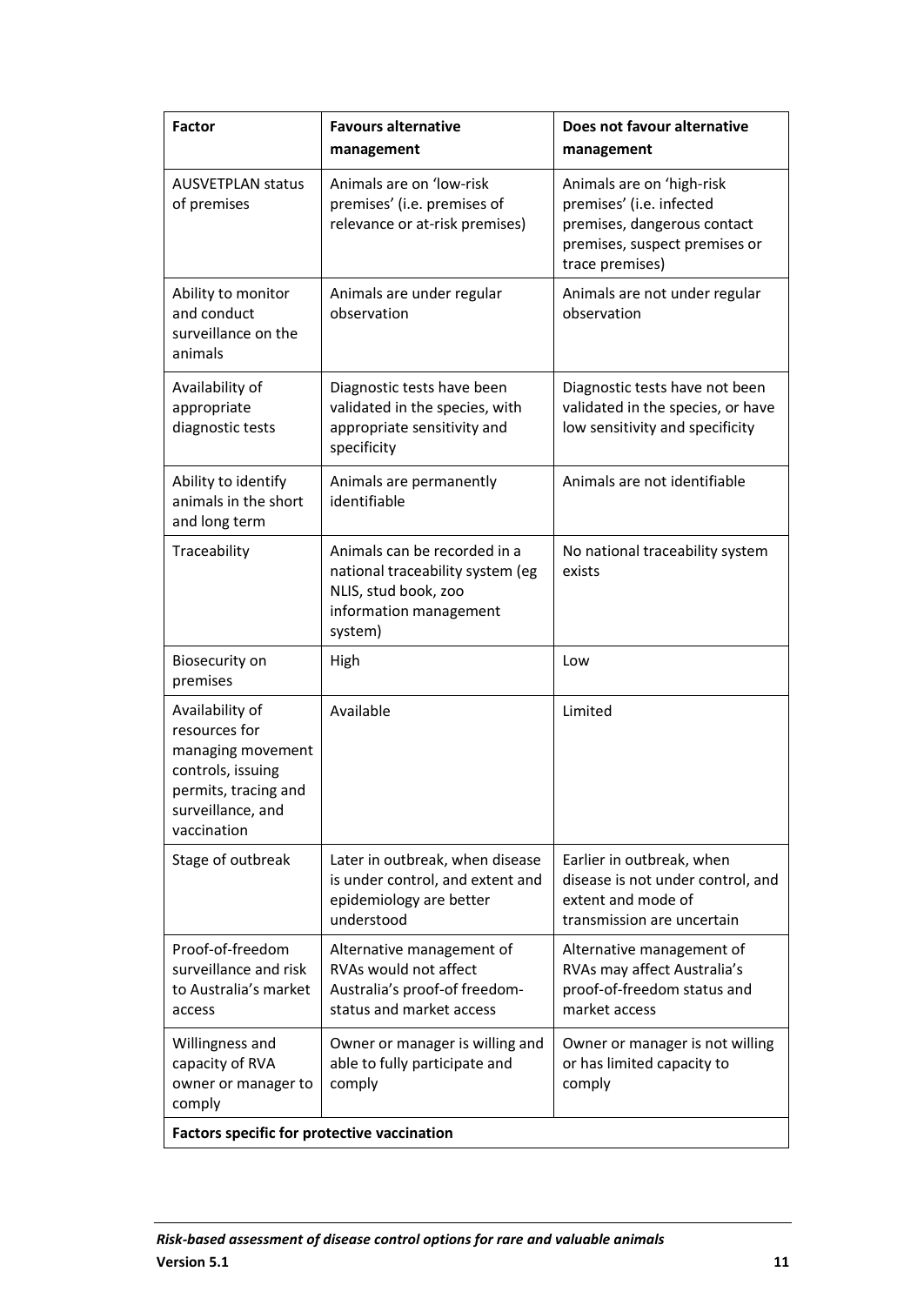| <b>Factor</b>                                                                        | <b>Favours alternative</b><br>management                                                                                                                                                                               | Does not favour alternative<br>management                                                              |
|--------------------------------------------------------------------------------------|------------------------------------------------------------------------------------------------------------------------------------------------------------------------------------------------------------------------|--------------------------------------------------------------------------------------------------------|
| Availability of<br>vaccine                                                           | Sufficient supplies of vaccine<br>are available and permitted for<br>use in Australia                                                                                                                                  | Insufficient supplies of vaccine<br>are available, or vaccine is not<br>permitted for use in Australia |
| Human resources to<br>vaccinate and<br>manage other<br>requirements                  | Sufficient human resources are<br>available                                                                                                                                                                            | Insufficient human resources are<br>available                                                          |
| Resources to support<br>additional<br>surveillance<br>requirements                   | Sufficient resources are<br>available                                                                                                                                                                                  | Insufficient resources are<br>available                                                                |
| Effectiveness of<br>vaccine                                                          | Vaccination is likely to be<br>effective in the species                                                                                                                                                                | Vaccination is unlikely to be<br>effective in the species                                              |
| Risks of<br>administration to<br>animal or humans<br>(eg injury through<br>handling) | Administration can be done<br>safely                                                                                                                                                                                   | Administration poses an<br>unacceptable risk of injury to<br>the animal or humans                      |
| Ability to detect<br>infection in<br>vaccinated animals                              | Infection is likely to be detected<br>in the vaccinated animals (eg<br>through clinical surveillance,<br>virological monitoring or<br>serology). This should be<br>documented in a surveillance<br>and monitoring plan | Infection is unlikely to be<br>detected in the vaccinated<br>animals                                   |
| Management of<br>biosecurity for<br>vaccination team                                 | Biosecurity risks can be<br>managed appropriately                                                                                                                                                                      | Biosecurity risks cannot be<br>managed appropriately                                                   |
| Ability to achieve<br>desired herd<br>immunity                                       | Desired herd immunity can be<br>achieved in the vaccinated<br>population. This may require<br>post-vaccination monitoring                                                                                              | Desired herd immunity is<br>unlikely to be achieved in the<br>vaccinated population                    |

NLIS = National Livestock Identification System; RVA = rare and valuable animal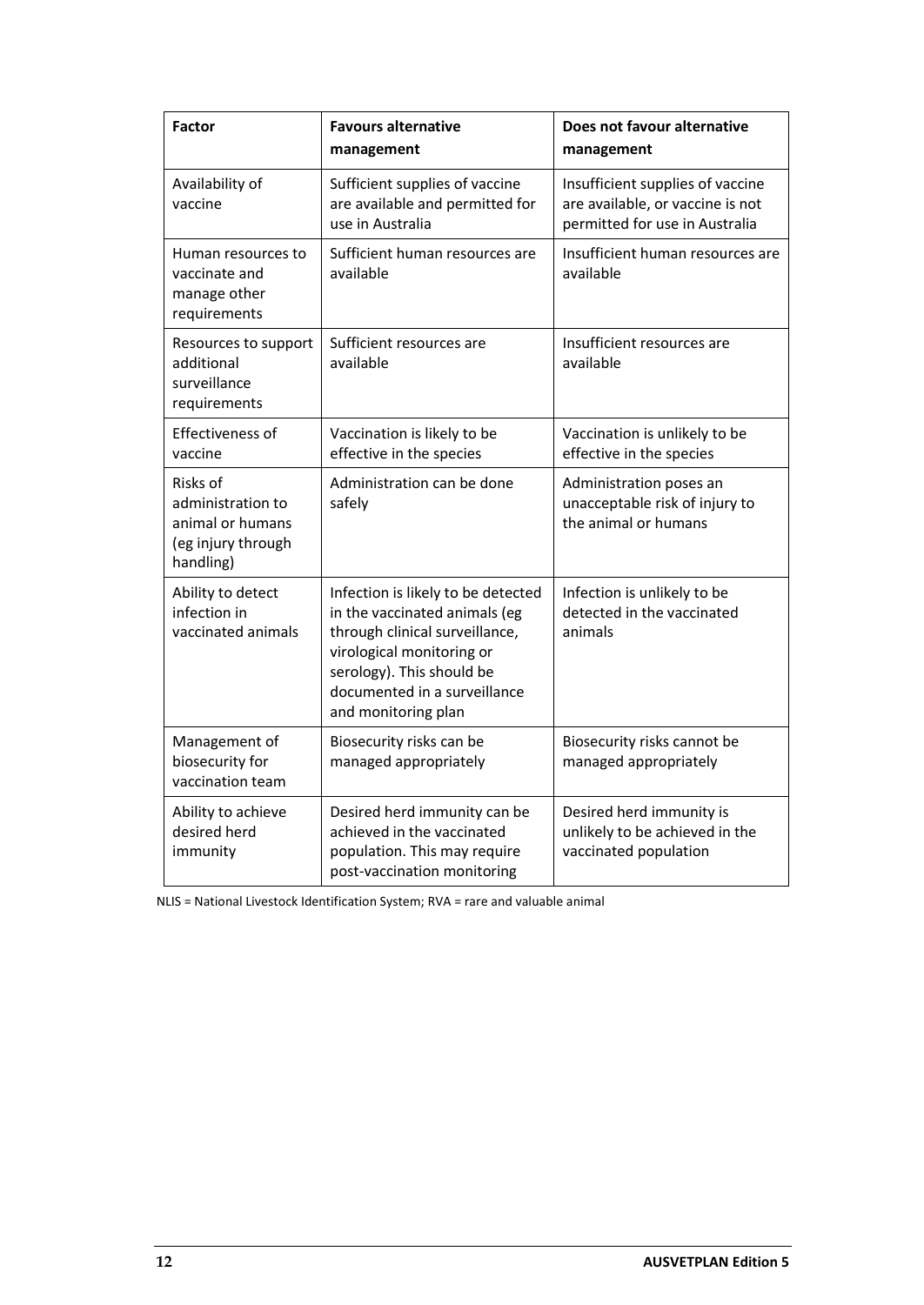### <span id="page-12-1"></span><span id="page-12-0"></span>**4.1 General assumptions**

- The application has been deemed eligible that is, the animals involved are accepted to be RVAs and are subject to disease control measures.
- Variations to nationally agreed disease control strategies may require CCEAD endorsement and National Management Group (NMG) approval.

### <span id="page-12-2"></span>**4.2 Assessment specific to request for protective vaccination**

It is assumed that an effective vaccine exists, and its practical application to, and safety for, the species involved have been considered by the owner.

Protective vaccination may be requested for RVAs to minimise illness, death or negative welfare resulting from the disease or the standard disease control measures. An important consideration will be the impact of use of vaccine on the broader response, including subsequent surveillance and proof-of freedom testing. Other important factors will be vaccine availability and registration, and the availability of resources to manage and administer vaccines.

Figure 1 shows a decision tree for protective vaccination of RVAs in an EAD outbreak.



CCEAD = Consultative Committee on Emergency Animal Diseases; NMG = National Management Group

**Figure 1 Decision tree for protective vaccination of rare and valuable animals in an emergency animal disease outbreak**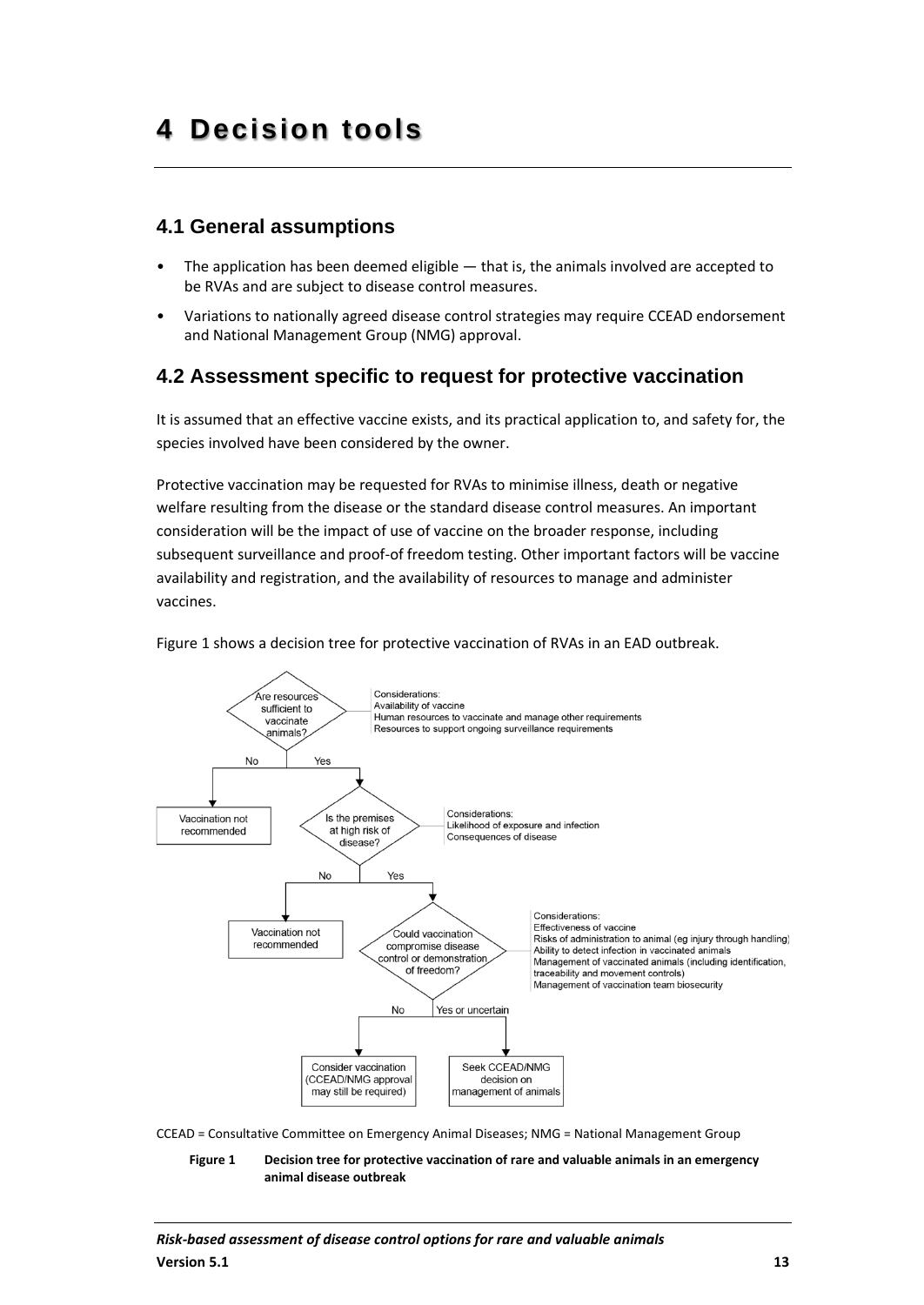### <span id="page-13-0"></span>**4.3 Assessment specific to vaccination exemption for threatened species RVAs**

Exemption from compulsory vaccination may be requested because of practicalities or animal welfare considerations relating to vaccination of RVAs. Factors to consider include the impacts of a nonimmune population within a vaccinated area on the vaccination strategy, ongoing surveillance activities and management of stakeholder perceptions. There may also be ramifications for proof of freedom and subsequent market access.



Figure 2 shows a decision tree for exemption from vaccination for RVAs.

- **a** Alternative measures may include enhanced monitoring and surveillance, biosecurity and movement controls, and identification and traceability.
	- **Figure 2 Decision tree for exemption from vaccination of rare and valuable animals in an emergency animal disease outbreak**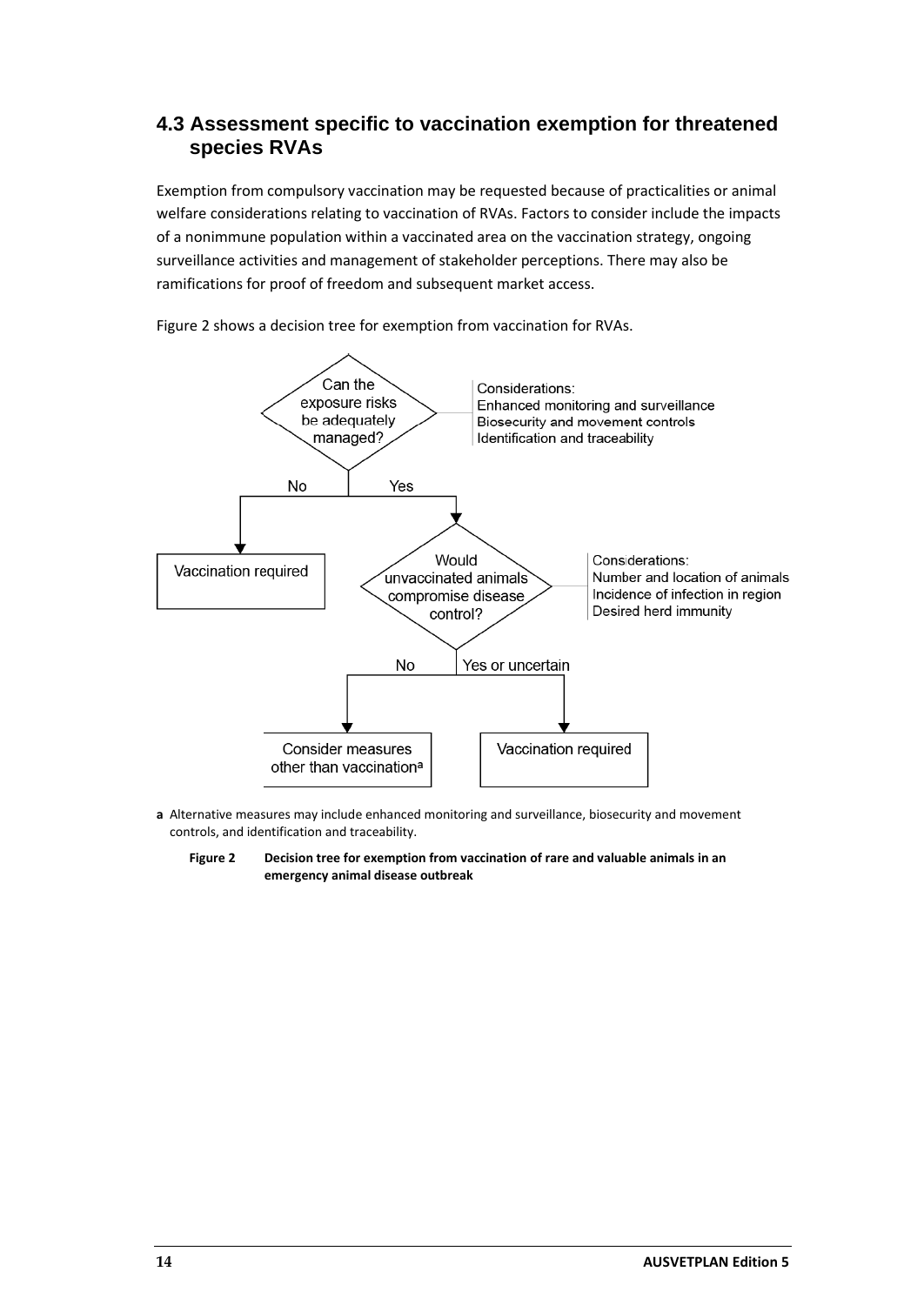## <span id="page-14-0"></span>**4.4 Assessment specific to exemption from destruction**

A prioritised set of RVAs considered essential for the enterprise or breed may be nominated for exemption from destruction. The RVAs would be on an infected premises or dangerous contact premises. Any exemption should not jeopardise future proof of freedom.

The objective of the assessment is to establish whether the population, either directly or after reasonable conditions are imposed, represents an ongoing risk to the response. Disease transmission risk is the key technical consideration; others include ongoing surveillance requirements and the practicalities of maintaining any conditions imposed on the exempted RVAs. Any exemption will also require careful communication and management of stakeholder perceptions on an ongoing basis.

Figure 3 shows a decision tree for exemption from destruction for RVAs.



**a** Alternative measures may include enhanced monitoring and surveillance, biosecurity and movement controls, identification and traceability, and vaccination.

**Figure 3 Decision tree for exemption from destruction of rare and valuable animals in an emergency animal disease outbreak**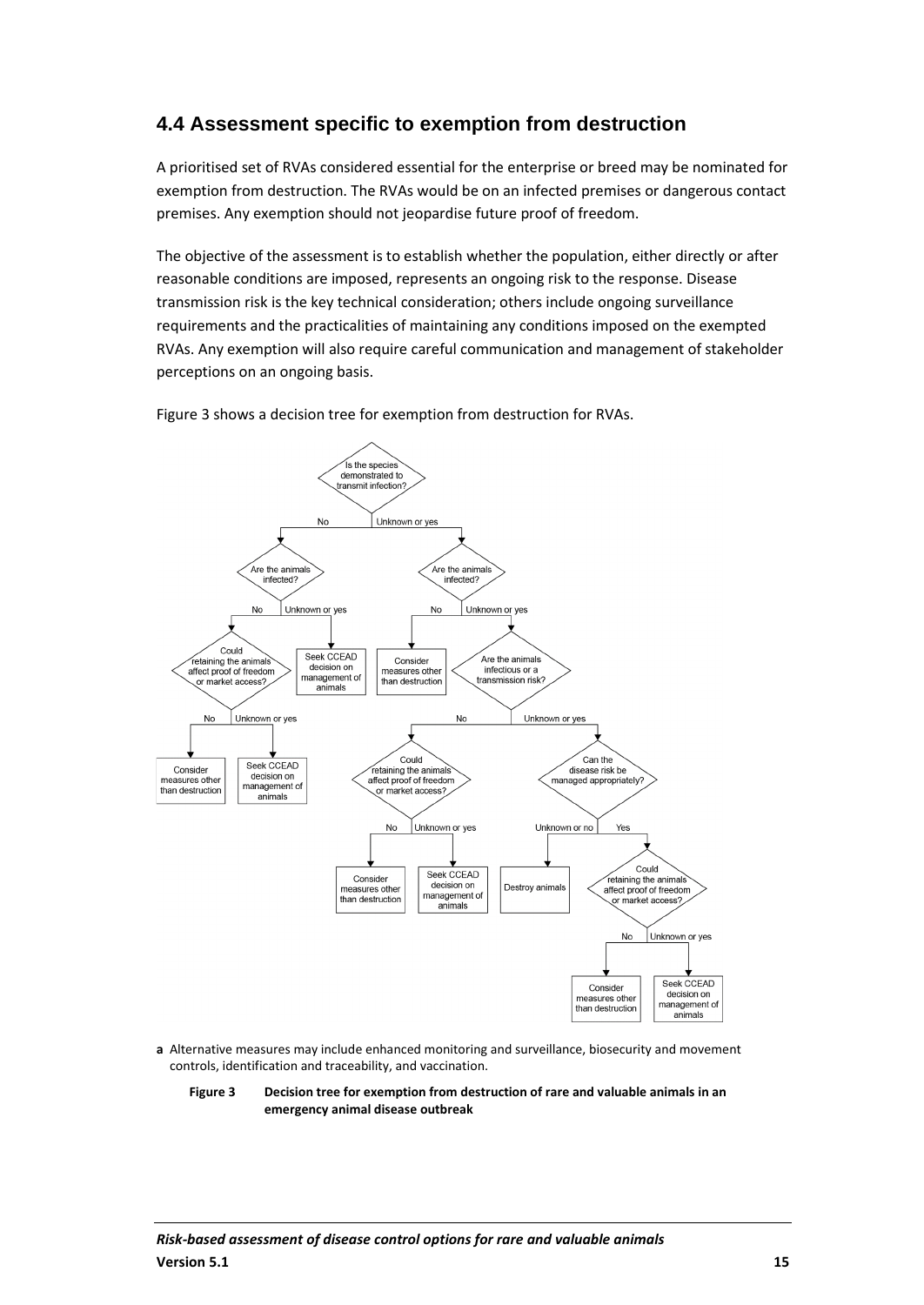### <span id="page-15-0"></span>**4.5 Assessment specific to variation to movement controls for nondomestic RVAs**

Variation to movement controls, on a case-by-case basis, may be requested to minimise negative impacts on welfare or facilitate breeding in nondomestic RVAs. Variation to movement controls is more likely to be requested during a long-running EAD outbreak.

Conditions for any permitted movement in this context will be developed using an emergency permit process. An emergency permit is a special permit that specifies strict legal requirements for an otherwise high-risk movement of an animal, to enable emergency veterinary treatment to be delivered, to enable animals to be moved for animal welfare reasons, or to enable any other emergency movement under exceptional circumstances. These permits are issued on a case-by-case basis under the authorisation of the relevant chief veterinary officer.

#### **Assumptions**

- The proposed movement must not affect the status of declared areas and the outside area for both the origin and the destination.
- The proposed movement must not affect proof of freedom or market access.
- The proposed movement must not put the animal(s) in question at greater risk of infection, or negative impacts of control measures that may be imposed at the destination.
- The applicant must demonstrate that the movement is necessary for animal welfare or for breeding purposes that are essential to the functioning of regional captive breeding programs, where alternative measures are currently not available.
- The application will not be progressed if there are insufficient resources for drafting specific conditions for the movement or managing the movement (eg its preparation, the movement itself, monitoring at the destination) as required by the conditions.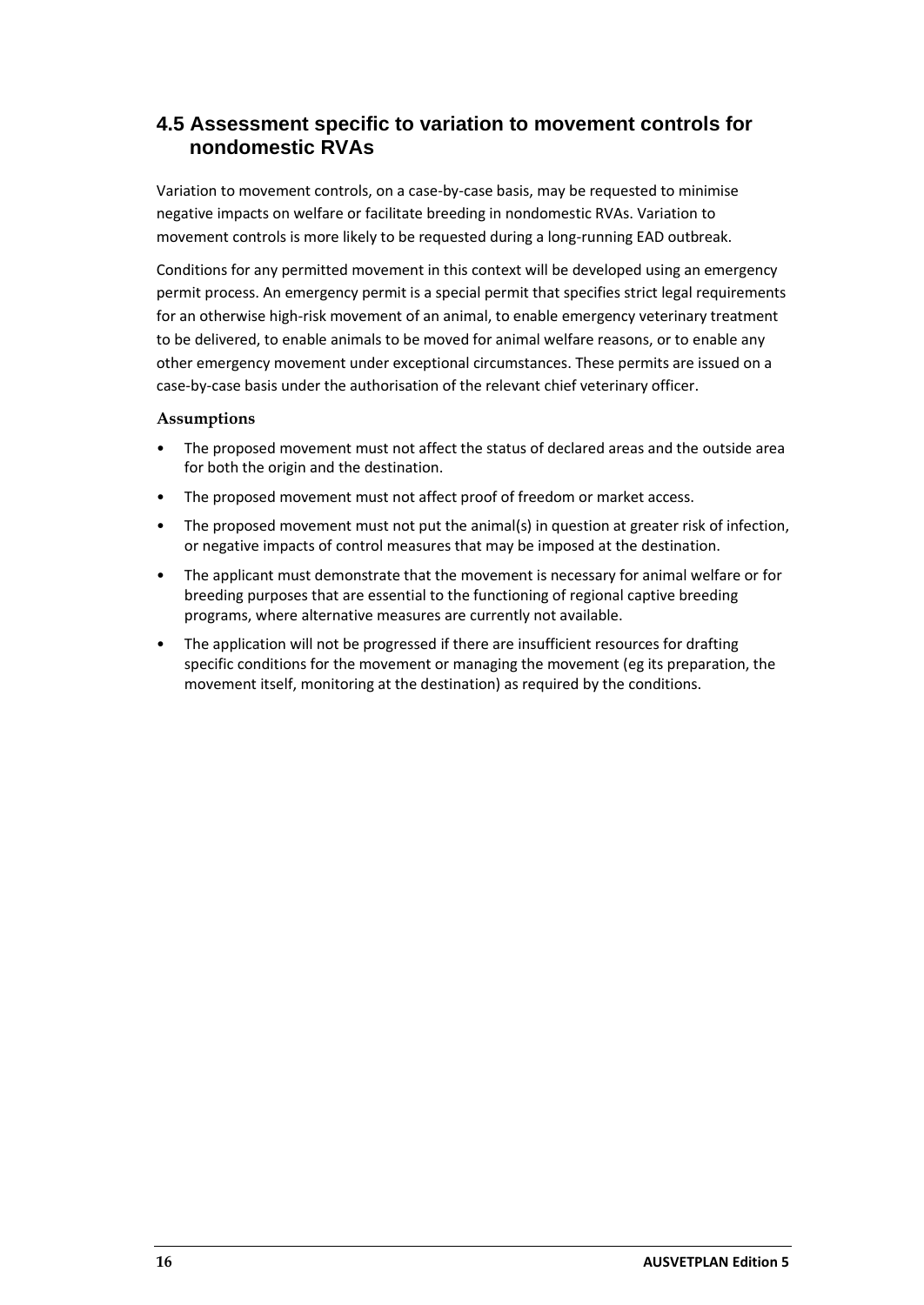

Figure 4 shows a decision tree for variation to movement controls for RVAs.

- **a** Vaccinated or recovered animals may fall in this category. Supporting information may be required, including vaccination history, laboratory testing and expert advice. It can be difficult to demonstrate immunity in particular species using unvalidated tests.
	- **Figure 4 Decision tree for issuing permits for movement of rare and valuable animals in an emergency animal disease outbreak**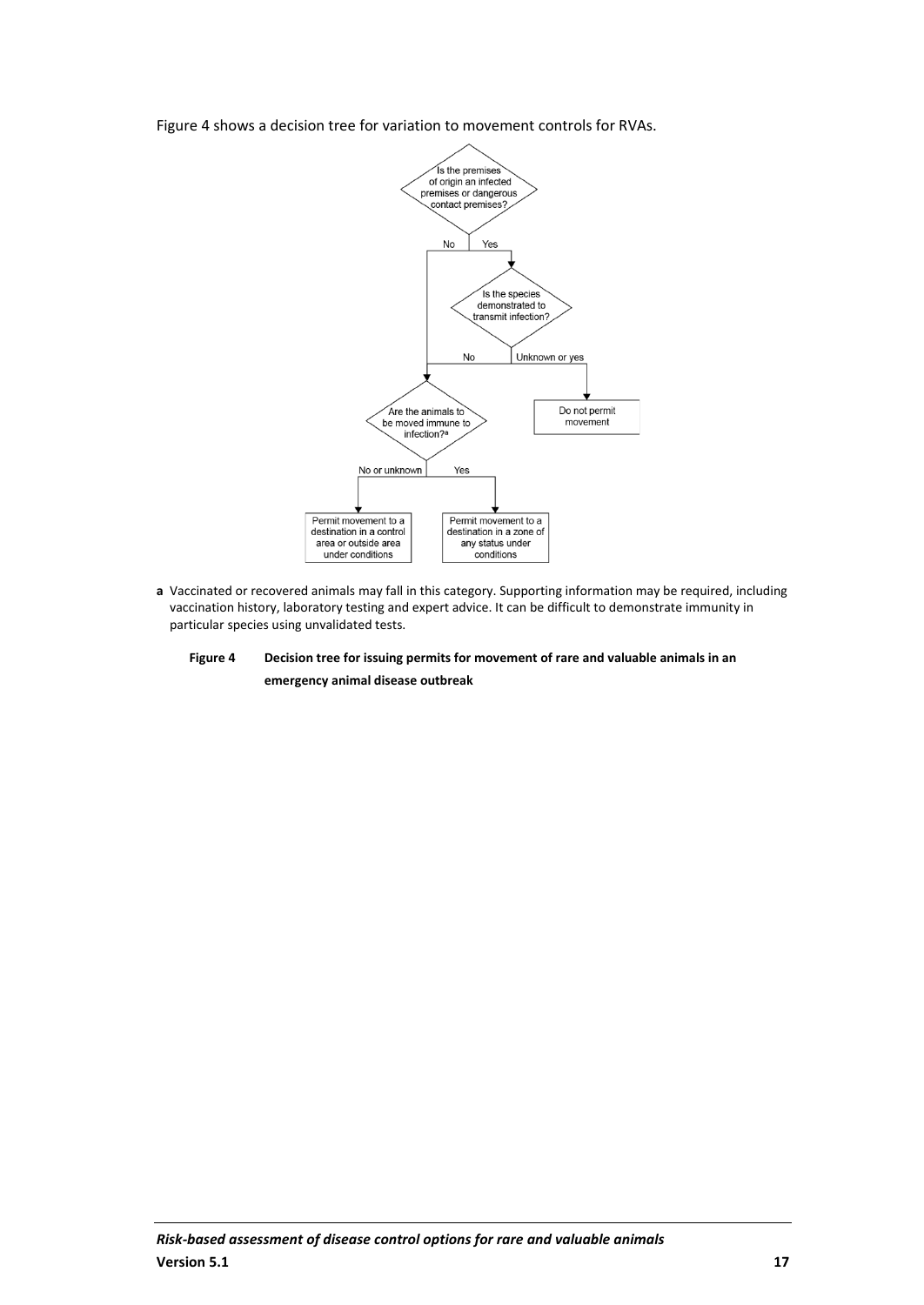# <span id="page-17-0"></span>**Appendix 1 Breeding nuclei**

Breeding nuclei for the major livestock species are defined as follows:

- cattle: 8 cows and 1 bull (or artificial insemination  $(AI))^7$
- goats: 6 does and 1 buck $5$
- pigs: 3 sows and 1 boar (or Al)<sup>5</sup>
- sheep:  $16$  ewes and  $1$  ram<sup>5</sup>
- poultry: 5 hens and 2 cock birds
- horses: 6 mares and 1 stallion.

<sup>7</sup> UK FMD Breeds at Risk Register (www.ryelandfbs.com/RBST\_brochure.pdf)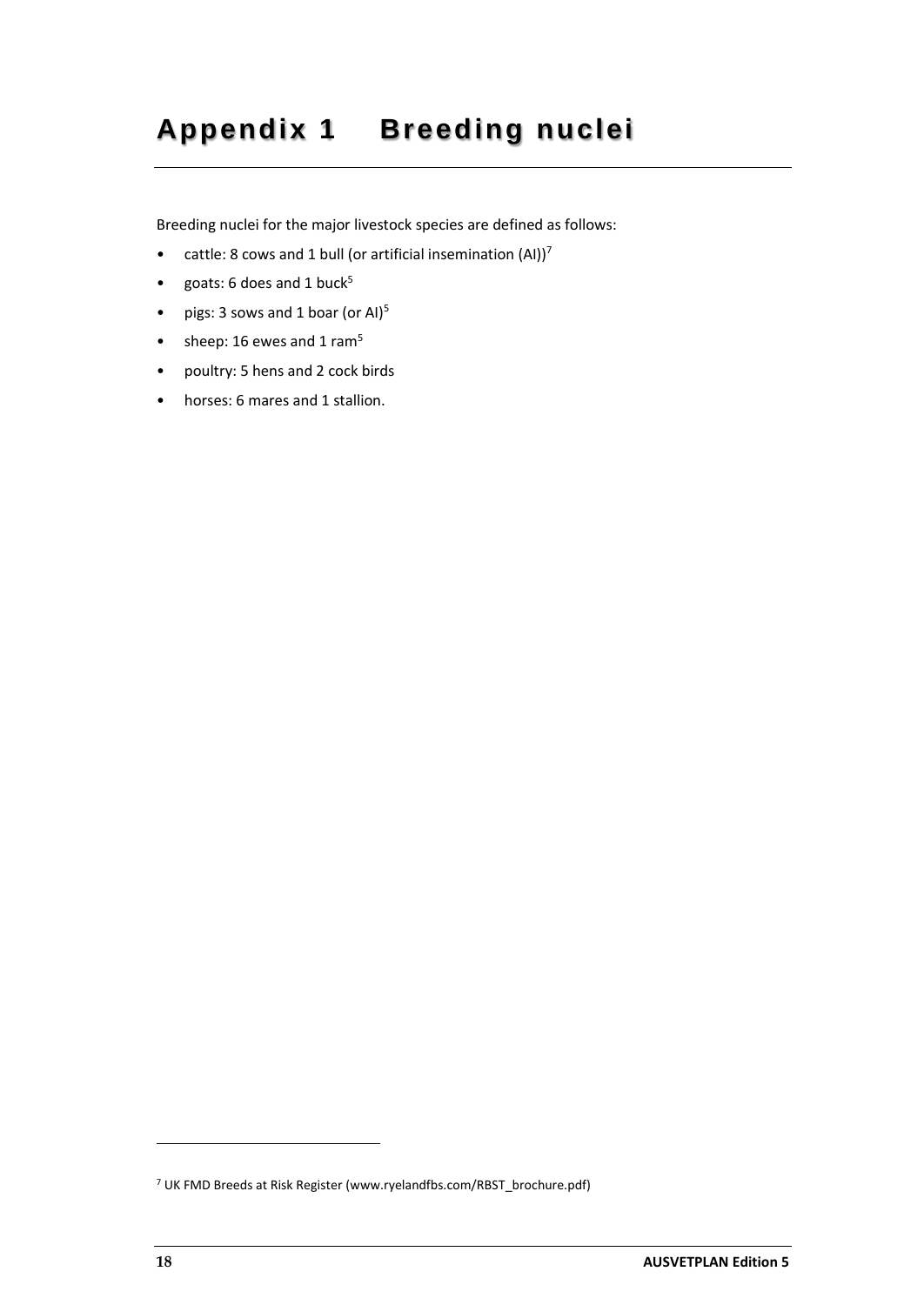#### <span id="page-18-0"></span>**Manual-specific**

| <b>Term</b>                 | <b>Definition</b>                                                                                                                                                                                                                                                                                                                |
|-----------------------------|----------------------------------------------------------------------------------------------------------------------------------------------------------------------------------------------------------------------------------------------------------------------------------------------------------------------------------|
| <b>Breeding nucleus</b>     | The number of animals required to ensure a sustainable population<br>for the premises (see Appendix 1).                                                                                                                                                                                                                          |
| Managed breeding<br>program | A program in which an animal population is managed to maximise<br>its genetic health. This includes individual identification, a robust<br>recording system and regular external auditing of the program<br>against its stated aim.                                                                                              |
| Poultry                     | All domesticated birds, including backyard poultry, used for the<br>production of meat or eggs for consumption, for the production of<br>other commercial products, for restocking supplies of game, or for<br>breeding these categories of birds, as well as fighting cocks used for<br>any purpose.                            |
|                             | Birds that are kept in captivity for any reason other than those<br>reasons referred to in the preceding paragraph, including those that<br>are kept for shows, races, exhibitions, competitions or for breeding<br>or selling these categories of birds as well as pet birds, are not<br>considered to be poultry. <sup>8</sup> |
| General                     |                                                                                                                                                                                                                                                                                                                                  |
| <b>Term</b>                 | <b>Definition</b>                                                                                                                                                                                                                                                                                                                |
| Animal byproducts           | Products of animal origin that are not for consumption but are<br>destined for industrial use (eg hides and skins, fur, wool, hair,<br>feathers, hoofs, bones, fertiliser).                                                                                                                                                      |

<sup>8</sup> World Organisation for Animal Health (OIE) (2014). *Terrestrial animal health code,* www.oie.int/internationalstandard-setting/terrestrial-code/access-online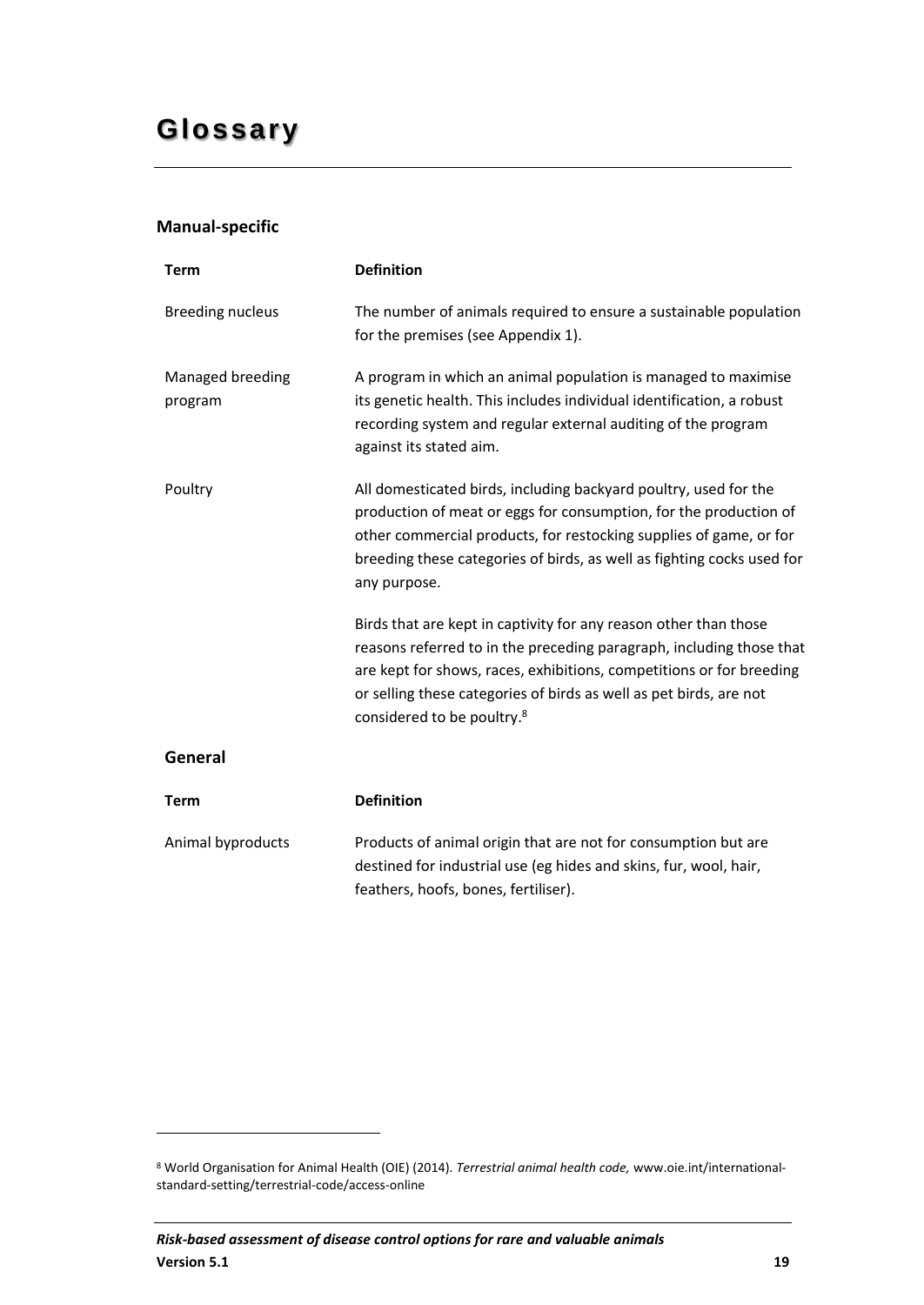| Animal Health Committee                | A committee whose members are the chief veterinary officers of<br>the Commonwealth, states and territories, along with<br>representatives from the Australian Animal Health Laboratory<br>(CSIRO) and the Department of Agriculture, Water and the<br>Environment. There are also observers from Animal Health<br>Australia, Wildlife Health Australia, and the New Zealand Ministry<br>for Primary Industries. The committee provides advice to the<br>National Biosecurity Committee on animal health matters, focusing<br>on technical issues and regulatory policy.<br>See also National Biosecurity Committee |
|----------------------------------------|--------------------------------------------------------------------------------------------------------------------------------------------------------------------------------------------------------------------------------------------------------------------------------------------------------------------------------------------------------------------------------------------------------------------------------------------------------------------------------------------------------------------------------------------------------------------------------------------------------------------|
| Animal products                        | Meat, meat products and other products of animal origin (eg eggs,<br>milk) for human consumption or for use in animal feedstuff.                                                                                                                                                                                                                                                                                                                                                                                                                                                                                   |
| Approved disposal site                 | A premises that has zero susceptible livestock and has been<br>approved as a disposal site for animal carcasses, or potentially<br>contaminated animal products, wastes or things.                                                                                                                                                                                                                                                                                                                                                                                                                                 |
| Approved processing<br>facility        | An abattoir, knackery, milk processing plant or other such facility<br>that maintains increased biosecurity standards. Such a facility could<br>have animals or animal products introduced from lower-risk<br>premises under a permit for processing to an approved standard.                                                                                                                                                                                                                                                                                                                                      |
| At-risk premises                       | A premises in a restricted area that contains a live susceptible<br>animal(s) but is not considered at the time of classification to be an<br>infected premises, dangerous contact premises, dangerous contact<br>processing facility, suspect premises or trace premises.                                                                                                                                                                                                                                                                                                                                         |
| Australian Chief<br>Veterinary Officer | The nominated senior veterinarian in the Australian Government<br>Department of Agriculture and Water Resources who manages<br>international animal health commitments and the Australian<br>Government's response to an animal disease outbreak.<br>See also Chief veterinary officer                                                                                                                                                                                                                                                                                                                             |
| <b>AUSVETPLAN</b>                      | Australian Veterinary Emergency Plan. Nationally agreed resources<br>that guide decision making in the response to emergency animal<br>diseases (EADs). It outlines Australia's preferred approach to<br>responding to EADs of national significance, and supports efficient,<br>effective and coherent responses to these diseases.                                                                                                                                                                                                                                                                               |
| Carcase                                | The body of an animal slaughtered for food.                                                                                                                                                                                                                                                                                                                                                                                                                                                                                                                                                                        |
| Carcass                                | The body of an animal that died in the field.                                                                                                                                                                                                                                                                                                                                                                                                                                                                                                                                                                      |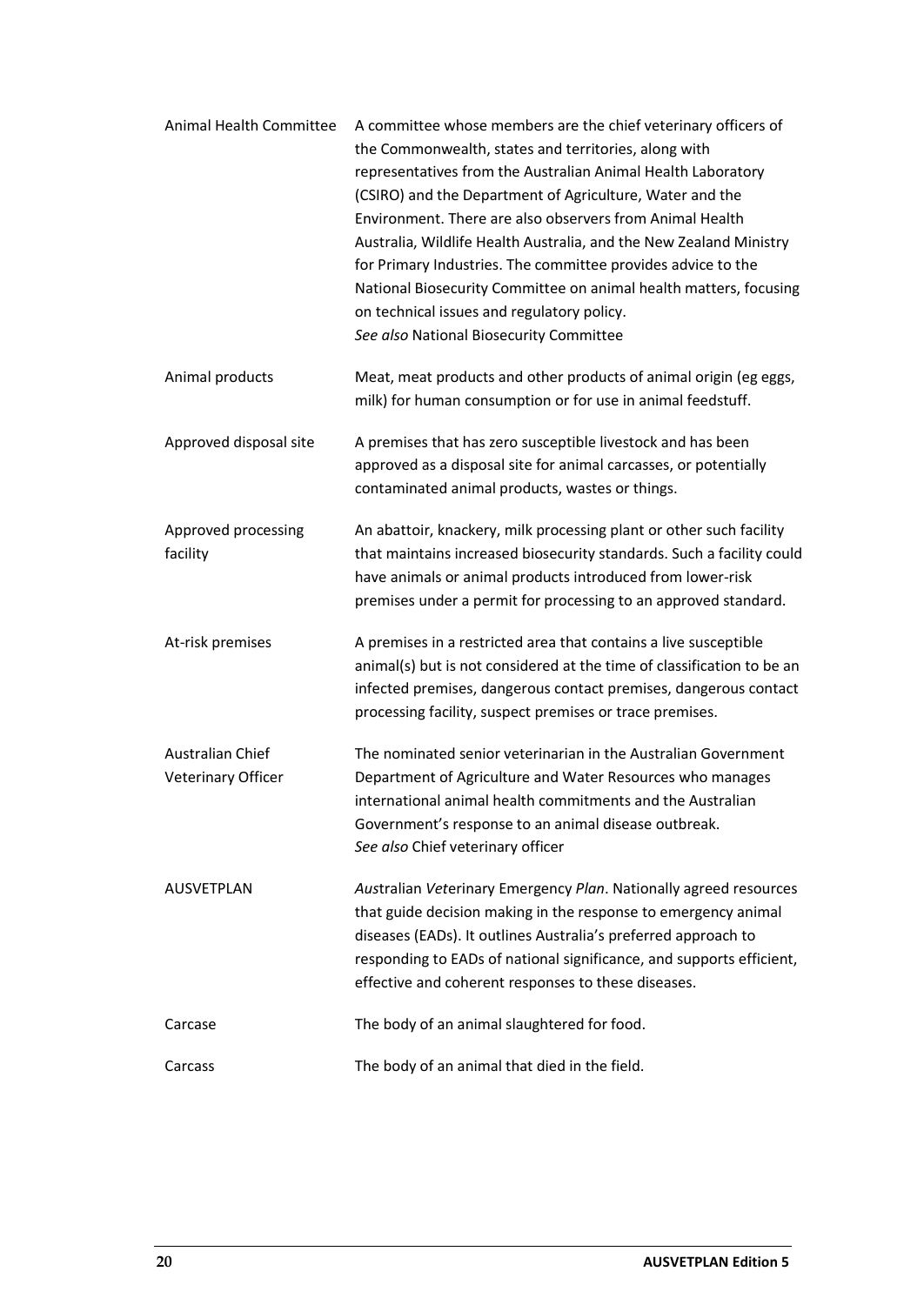| Chief veterinary officer<br>(CVO)                                        | The senior veterinarian of the animal health authority in each<br>jurisdiction (national, state or territory) who has responsibility for<br>animal disease control in that jurisdiction.<br>See also Australian Chief Veterinary Officer                                                                                                                                                                                                                                                                               |
|--------------------------------------------------------------------------|------------------------------------------------------------------------------------------------------------------------------------------------------------------------------------------------------------------------------------------------------------------------------------------------------------------------------------------------------------------------------------------------------------------------------------------------------------------------------------------------------------------------|
| Compartmentalisation                                                     | The process of defining, implementing and maintaining one or<br>more disease-free establishments under a common biosecurity<br>management system in accordance with OIE guidelines, based on<br>applied biosecurity measures and surveillance, to facilitate disease<br>control and/or trade.                                                                                                                                                                                                                          |
| Compensation                                                             | The sum of money paid by government to an owner for livestock or<br>property that are destroyed for the purpose of eradication or<br>prevention of the spread of an emergency animal disease, and<br>livestock that have died of the emergency animal disease.<br>See also Cost-sharing arrangements, Emergency Animal Disease<br>Response Agreement                                                                                                                                                                   |
| <b>Consultative Committee</b><br>on Emergency Animal<br>Diseases (CCEAD) | The key technical coordinating body for animal health emergencies.<br>Members are state and territory chief veterinary officers,<br>representatives of CSIRO-AAHL and the relevant industries, and the<br>Australian Chief Veterinary Officer as chair.                                                                                                                                                                                                                                                                |
| Control area (CA)                                                        | A legally declared area where the disease controls, including<br>surveillance and movement controls, applied are of lesser intensity<br>than those in a restricted area (the limits of a control area and the<br>conditions applying to it can be varied during an incident according<br>to need).                                                                                                                                                                                                                     |
| Cost-sharing<br>arrangements                                             | Arrangements agreed between governments (national and<br>state/territory) and livestock industries for sharing the costs of<br>emergency animal disease responses.<br>See also Compensation, Emergency Animal Disease Response<br>Agreement                                                                                                                                                                                                                                                                            |
| Dangerous contact animal                                                 | A susceptible animal that has been designated as being exposed to<br>other infected animals or potentially infectious products following<br>tracing and epidemiological investigation.                                                                                                                                                                                                                                                                                                                                 |
| Dangerous contact<br>premises (DCP)                                      | A premises, apart from an abattoir, knackery or milk processing<br>plant (or other such facility) that, after investigation and based on a<br>risk assessment, is considered to contain a susceptible animal(s) not<br>showing clinical signs, but considered highly likely to contain an<br>infected animal(s) and/or contaminated animal products, wastes or<br>things that present an unacceptable risk to the response if the risk<br>is not addressed, and that therefore requires action to address the<br>risk. |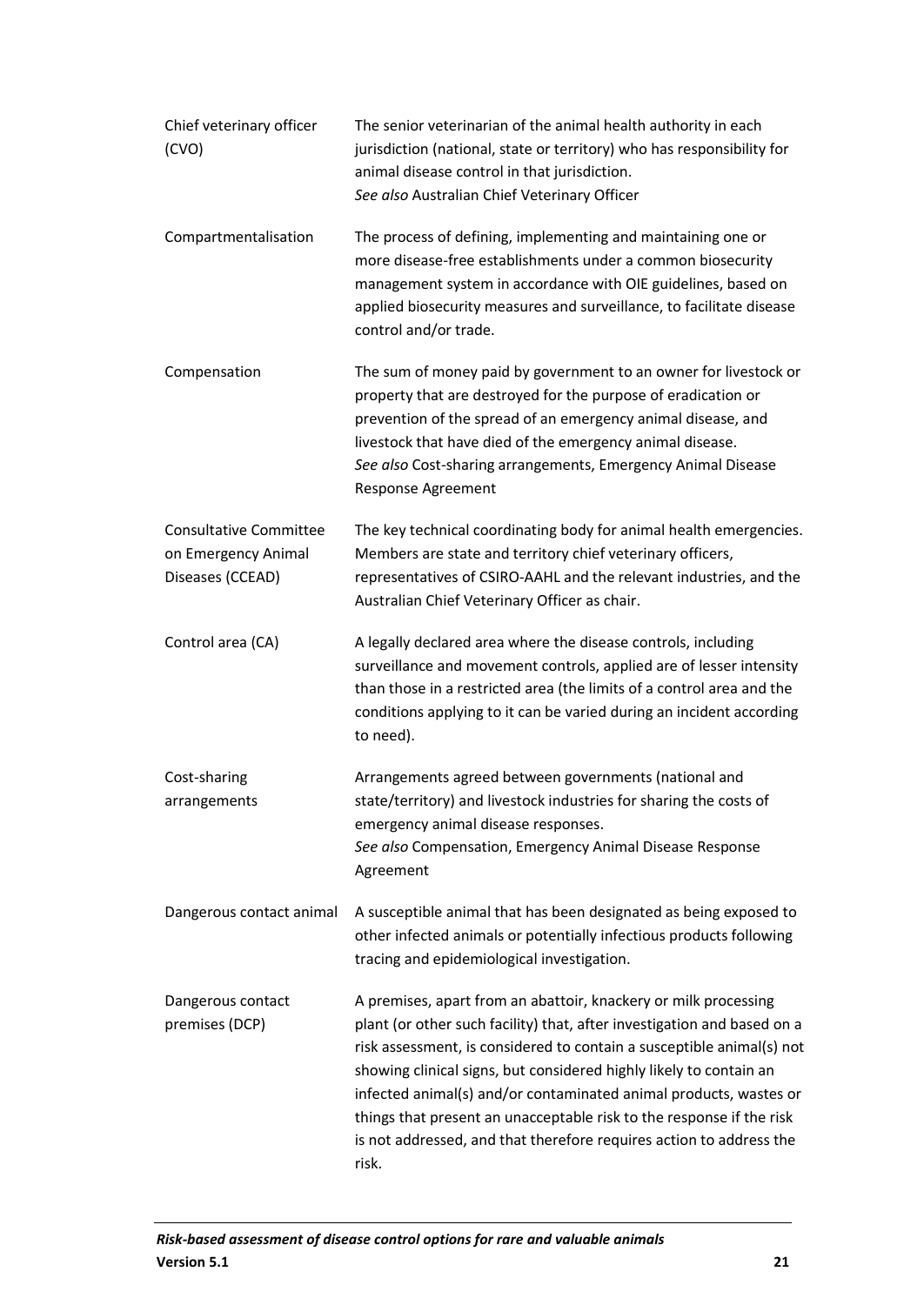| Dangerous contact<br>processing facility (DCPF) | An abattoir, knackery, milk processing plant or other such facility<br>that, based on a risk assessment, appears highly likely to have<br>received infected animals, or contaminated animal products,<br>wastes or things, and that requires action to address the risk.                                                                                                       |
|-------------------------------------------------|--------------------------------------------------------------------------------------------------------------------------------------------------------------------------------------------------------------------------------------------------------------------------------------------------------------------------------------------------------------------------------|
| Declared area                                   | A defined tract of land that is subjected to disease control<br>restrictions under emergency animal disease legislation. There are<br>two types of declared areas: restricted area and control area.                                                                                                                                                                           |
| Decontamination                                 | Includes all stages of cleaning and disinfection.                                                                                                                                                                                                                                                                                                                              |
| Depopulation                                    | The removal of a host population from a particular area to control<br>or prevent the spread of disease.                                                                                                                                                                                                                                                                        |
| Destroy (animals)                               | To kill animals humanely.                                                                                                                                                                                                                                                                                                                                                      |
| Disease agent                                   | A general term for a transmissible organism or other factor that<br>causes an infectious disease.                                                                                                                                                                                                                                                                              |
| Disease Watch Hotline                           | 24-hour freecall service for reporting suspected incidences of exotic<br>diseases - 1800 675 888.                                                                                                                                                                                                                                                                              |
| Disinfectant                                    | A chemical used to destroy disease agents outside a living animal.                                                                                                                                                                                                                                                                                                             |
| Disinfection                                    | The application, after thorough cleansing, of procedures intended<br>to destroy the infectious or parasitic agents of animal diseases,<br>including zoonoses; applies to premises, vehicles and different<br>objects that may have been directly or indirectly contaminated.                                                                                                   |
| Disinsectation                                  | The destruction of insect pests, usually with a chemical agent.                                                                                                                                                                                                                                                                                                                |
| Disposal                                        | Sanitary removal of animal carcasses, animal products, materials<br>and wastes by burial, burning or some other process so as to<br>prevent the spread of disease.                                                                                                                                                                                                             |
| Emergency animal<br>disease                     | A disease that is (a) exotic to Australia or (b) a variant of an<br>endemic disease or (c) a serious infectious disease of unknown or<br>uncertain cause or (d) a severe outbreak of a known endemic<br>disease, and that is considered to be of national significance with<br>serious social or trade implications.<br>See also Endemic animal disease, Exotic animal disease |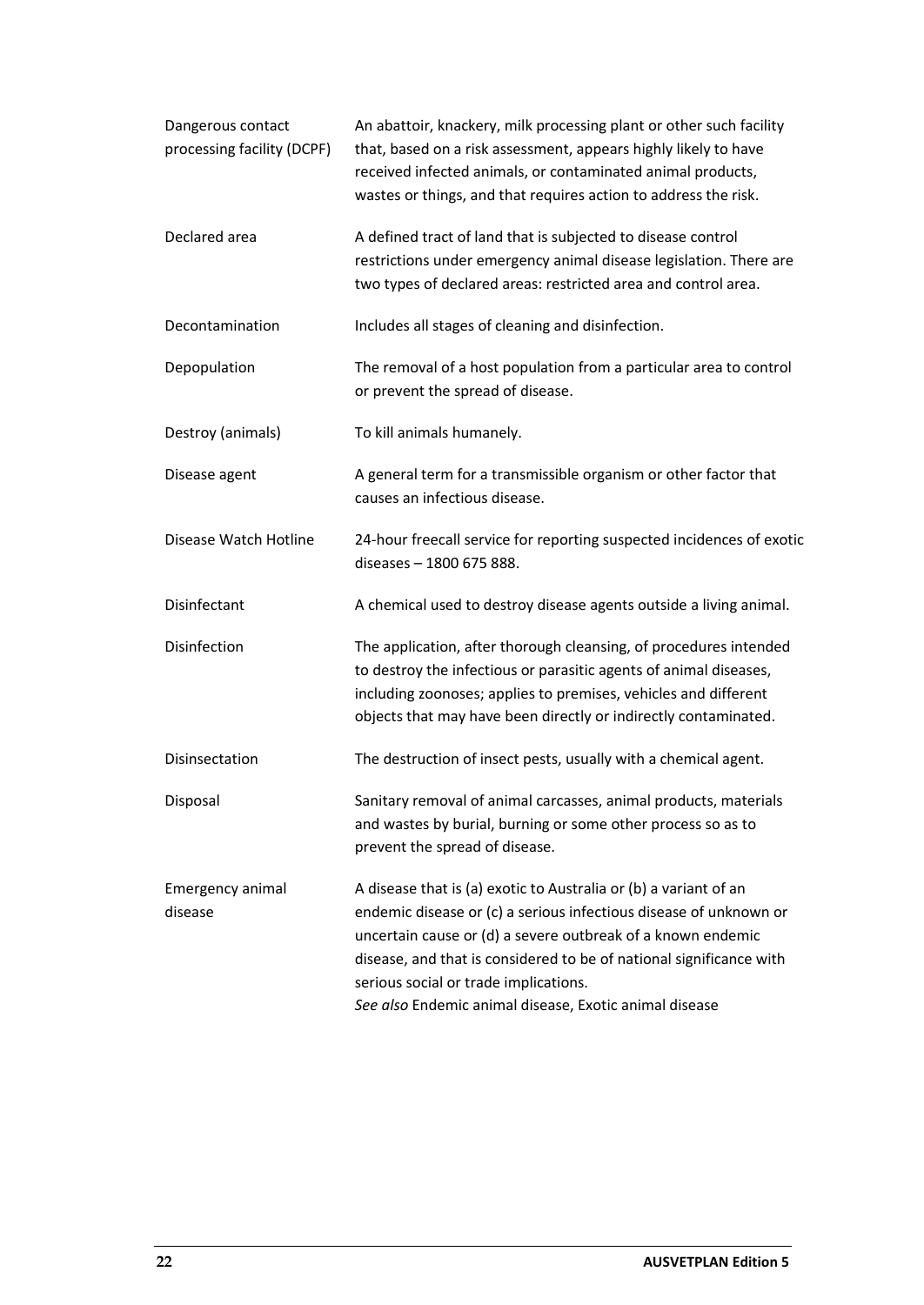| <b>Emergency Animal</b><br>Disease Response<br>Agreement | Agreement between the Australian and state/territory<br>governments and livestock industries on the management of<br>emergency animal disease responses. Provisions include<br>participatory decision making, risk management, cost sharing, the<br>use of appropriately trained personnel and existing standards such<br>as AUSVETPLAN.<br>See also Compensation, Cost-sharing arrangements                                                                                                                                                                                                                            |
|----------------------------------------------------------|-------------------------------------------------------------------------------------------------------------------------------------------------------------------------------------------------------------------------------------------------------------------------------------------------------------------------------------------------------------------------------------------------------------------------------------------------------------------------------------------------------------------------------------------------------------------------------------------------------------------------|
| Endemic animal disease                                   | A disease affecting animals (which may include humans) that is<br>known to occur in Australia.<br>See also Emergency animal disease, Exotic animal disease                                                                                                                                                                                                                                                                                                                                                                                                                                                              |
| Enterprise                                               | See Risk enterprise                                                                                                                                                                                                                                                                                                                                                                                                                                                                                                                                                                                                     |
| Enzyme-linked<br>immunosorbent assay<br>(ELISA)          | A serological test designed to detect and measure the presence of<br>antibody or antigen in a sample. The test uses an enzyme reaction<br>with a substrate to produce a colour change when antigen-<br>antibody binding occurs.                                                                                                                                                                                                                                                                                                                                                                                         |
| Epidemiological<br>investigation                         | An investigation to identify and qualify the risk factors associated<br>with the disease.<br>See also Veterinary investigation                                                                                                                                                                                                                                                                                                                                                                                                                                                                                          |
| Epidemiology                                             | The study of disease in populations and of factors that determine<br>its occurrence.                                                                                                                                                                                                                                                                                                                                                                                                                                                                                                                                    |
| Exotic animal disease                                    | A disease affecting animals (which may include humans) that does<br>not normally occur in Australia.<br>See also Emergency animal disease, Endemic animal disease                                                                                                                                                                                                                                                                                                                                                                                                                                                       |
| Exotic fauna/feral animals                               | See Wild animals                                                                                                                                                                                                                                                                                                                                                                                                                                                                                                                                                                                                        |
| Fomites                                                  | Inanimate objects (eg boots, clothing, equipment, instruments,<br>vehicles, crates, packaging) that can carry an infectious disease<br>agent and may spread the disease through mechanical<br>transmission.                                                                                                                                                                                                                                                                                                                                                                                                             |
| General permit                                           | A legal document that describes the requirements for movement of<br>an animal (or group of animals), commodity or thing, for which<br>permission may be granted without the need for direct interaction<br>between the person moving the animal(s), commodity or thing and<br>a government veterinarian or inspector. The permit may be<br>completed via a webpage or in an approved place (such as a<br>government office or commercial premises). A printed version of<br>the permit must accompany the movement. The permit may<br>impose preconditions and/or restrictions on movements.<br>See also Special permit |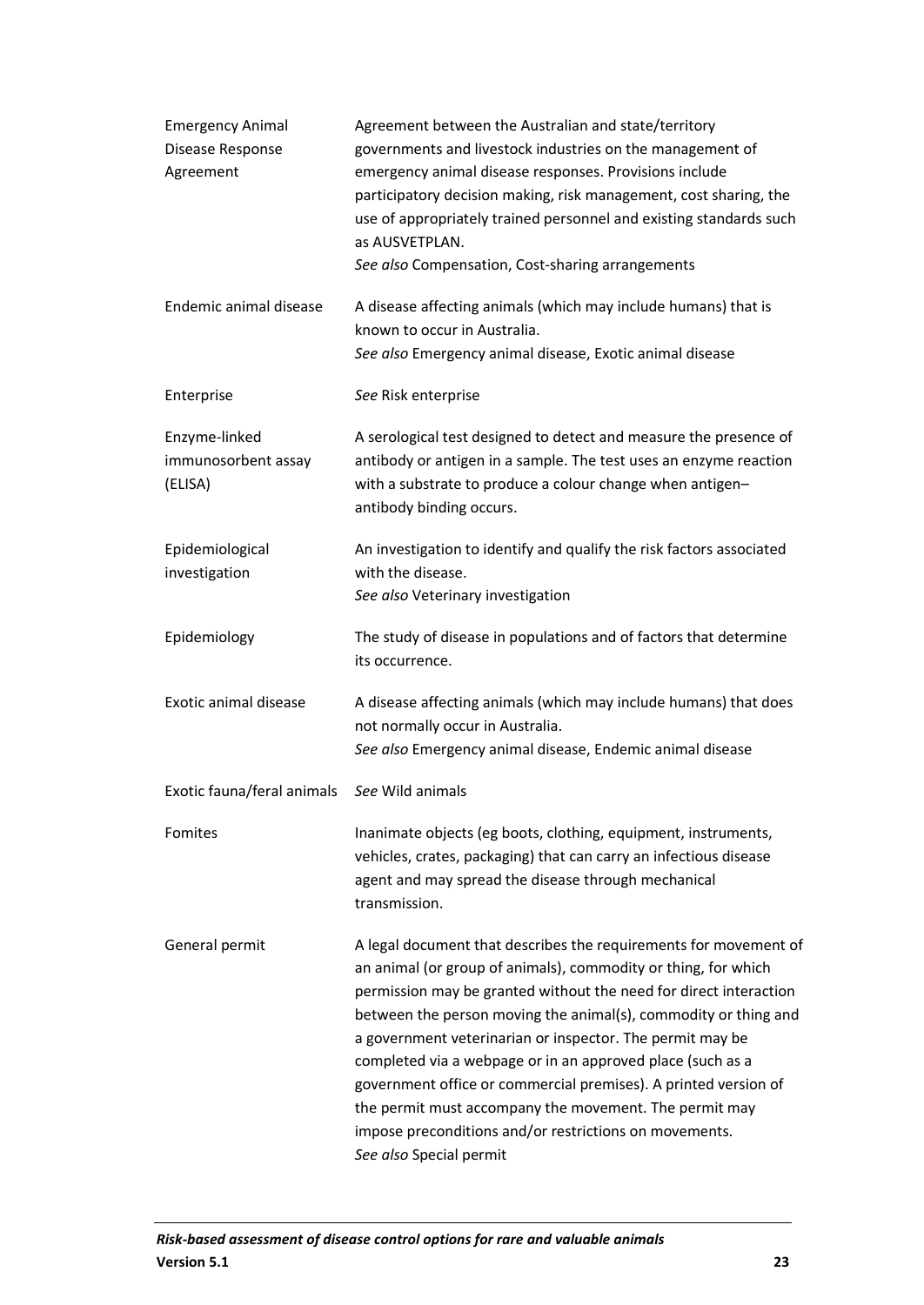In-contact animals Animals that have had close contact with infected animals, such as noninfected animals in the same group as infected animals.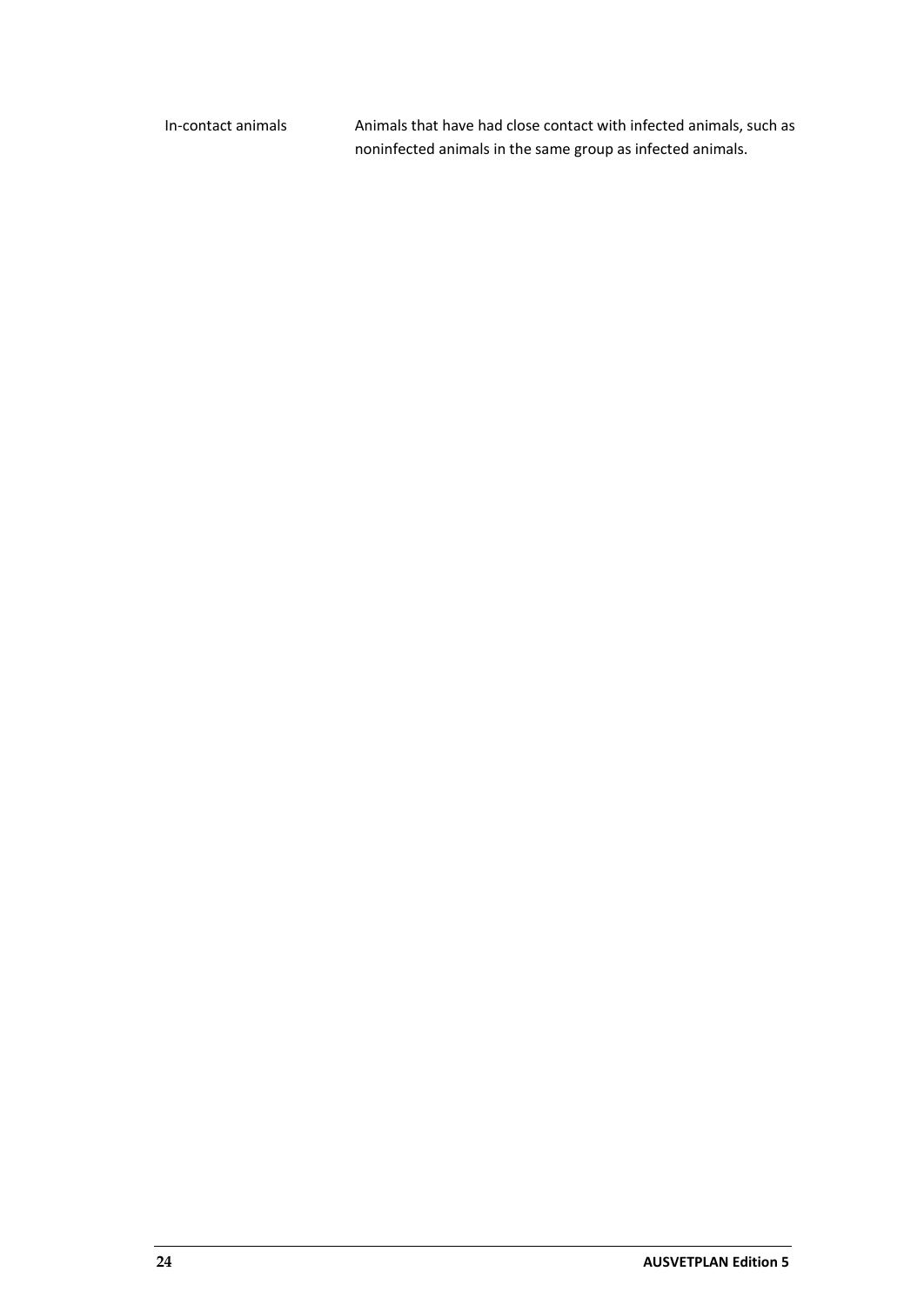# <span id="page-24-0"></span>**Abbreviations**

| Abbreviation | <b>Full title</b>                                            |
|--------------|--------------------------------------------------------------|
| AAHL         | Australian Animal Health Laboratory                          |
| AUSVETPLAN   | Australian Veterinary Emergency Plan                         |
| <b>CCEAD</b> | Consultative Committee on Emergency Animal Diseases          |
| <b>CSIRO</b> | Commonwealth Scientific and Industrial Research Organisation |
| <b>CVO</b>   | chief veterinary officer                                     |
| EAD          | emergency animal disease                                     |
| <b>EADRA</b> | <b>Emergency Animal Disease Response Agreement</b>           |
| <b>EADRP</b> | <b>Emergency Animal Disease Response Plan</b>                |
| NMG          | <b>National Management Group</b>                             |